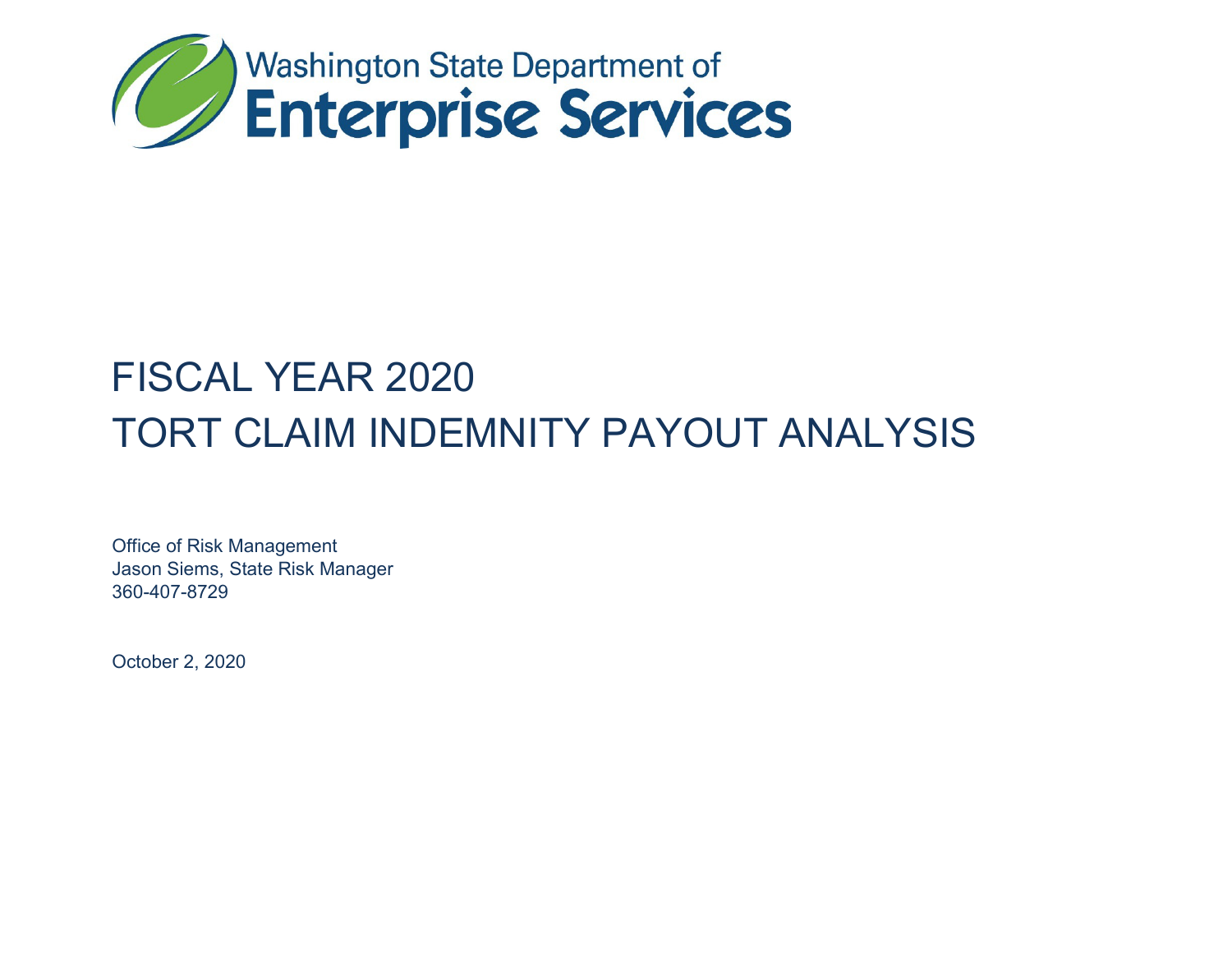## **Statewide Indemnity Payouts for Fiscal Years 2013-2019**

This data includes WSDOT Marine Division Payouts which are reimbursed to the self-insurance fund and excludes UW and Excess Insurance refunds.

The table below contains payout dollars for the top four agencies with the highest indemnity payouts. It also includes indemnity payout dollars for all other agencies combined.

|                   | FY 2013    | FY 2014    | FY 2015    | FY 2016     | <b>FY 2017</b> | FY 2018    | FY 2019     | FY 2020     |
|-------------------|------------|------------|------------|-------------|----------------|------------|-------------|-------------|
| <b>DOC</b>        | 25.195.682 | 15.999.304 | 5.665.919  | 9.978.979   | 14.234.869     | 6.734.919  | 2,561,134   | 7.309.248   |
| <b>DCYF</b>       |            |            |            |             |                |            | 84.231.789  | 72.203.621  |
| <b>DOT</b>        | 4.237.470  | 9.439.229  | 14,352,216 | 64,311,819  | 6.129.090      | 15,254,486 | 56.987.071  | 28,593,397  |
| <b>DSHS</b>       | 28,792,362 | 17,735,832 | 27.394.840 | 21.894.312  | 37,262,249     | 42,910,700 | 13,965,032  | 11,810,843  |
| <b>All Others</b> | 7.320.544  | 5.314.248  | 12,090,114 | 6.607.157   | 76.159.009     | 7,571,290  | 21.260.749  | 12,808,066  |
| <b>Totals</b>     | 65,546,058 | 48,488,613 | 59.503.089 | 102,792,268 | 133,785,218    | 72.471.394 | 179.005.775 | 132,725,174 |

Summary: Total statewide indemnity payouts for fiscal years 2013 through 2015 remained relatively flat. There was a spike in fiscal years 2016 and 2017 with a claim settlement related to a 2014 landslide accounting for 51.18 million dollars of the 2017 fiscal year indemnity payout. In this claim, the state's insurance carrier contributed 40 million dollars toward the claim. Fiscal year 2018 saw a 47 percent decrease in indemnity payout amounts. Fiscal year 2019 resulted in a considerable increase due to two claims. The first was a vehicle accident claim settled for 29 million dollars of which the state's insurance carrier contributed 16.5 million dollars toward the claim. The second was a landslide claim from 2014 settled for 11.87 million dollars of which the state's insurance carrier contributed the full amount, 11.87 million dollars. Fiscal year 2020 resulted in a 26% decrease in total indemnity payout amount.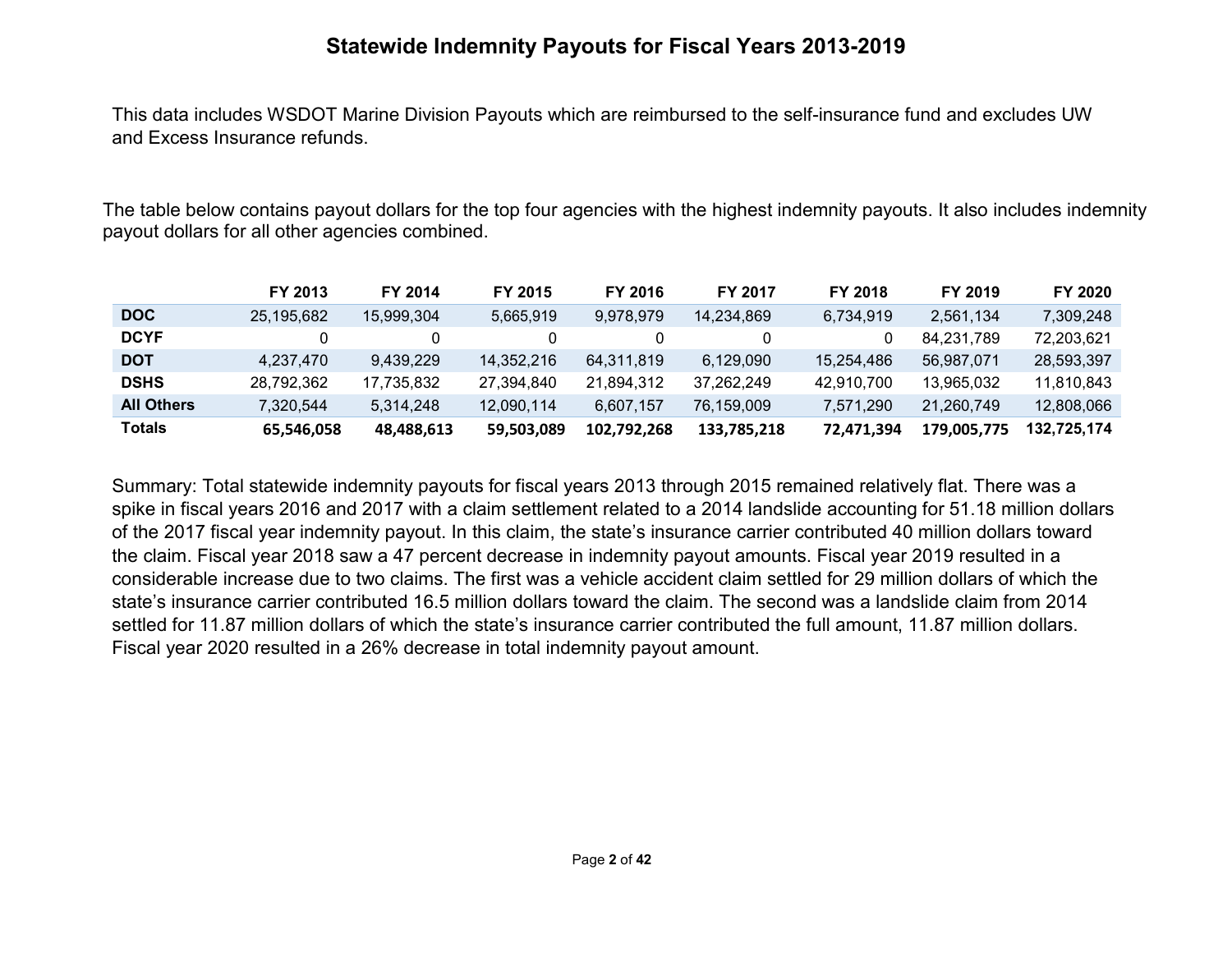## **Fiscal Year 2020 Indemnity Payout Distribution**

The table below contains fiscal year 2020 payout dollars for the top four agencies with the highest indemnity payouts. It also includes payout dollars for all other agencies combined.

This data includes WSDOT Marine Division Payouts which are reimbursed to the self-insurance fund and excludes UW and excess insurance refunds.

|                   | FY 2020     |
|-------------------|-------------|
| <b>DOC</b>        | 7,309,248   |
| DCYF              | 72,203,621  |
| DOT               | 28,593,397  |
| <b>DSHS</b>       | 11,810,843  |
| <b>All Others</b> | 12,808,066  |
| Total             | 132,725,174 |

DCYF contributed to 54 percent of the total fiscal year 2020 total indemnity payout amount. Respectively, DOT contributed 22 percent, DSHS 9 percent, DOC 5 percent and all other agencies combined 10 percent.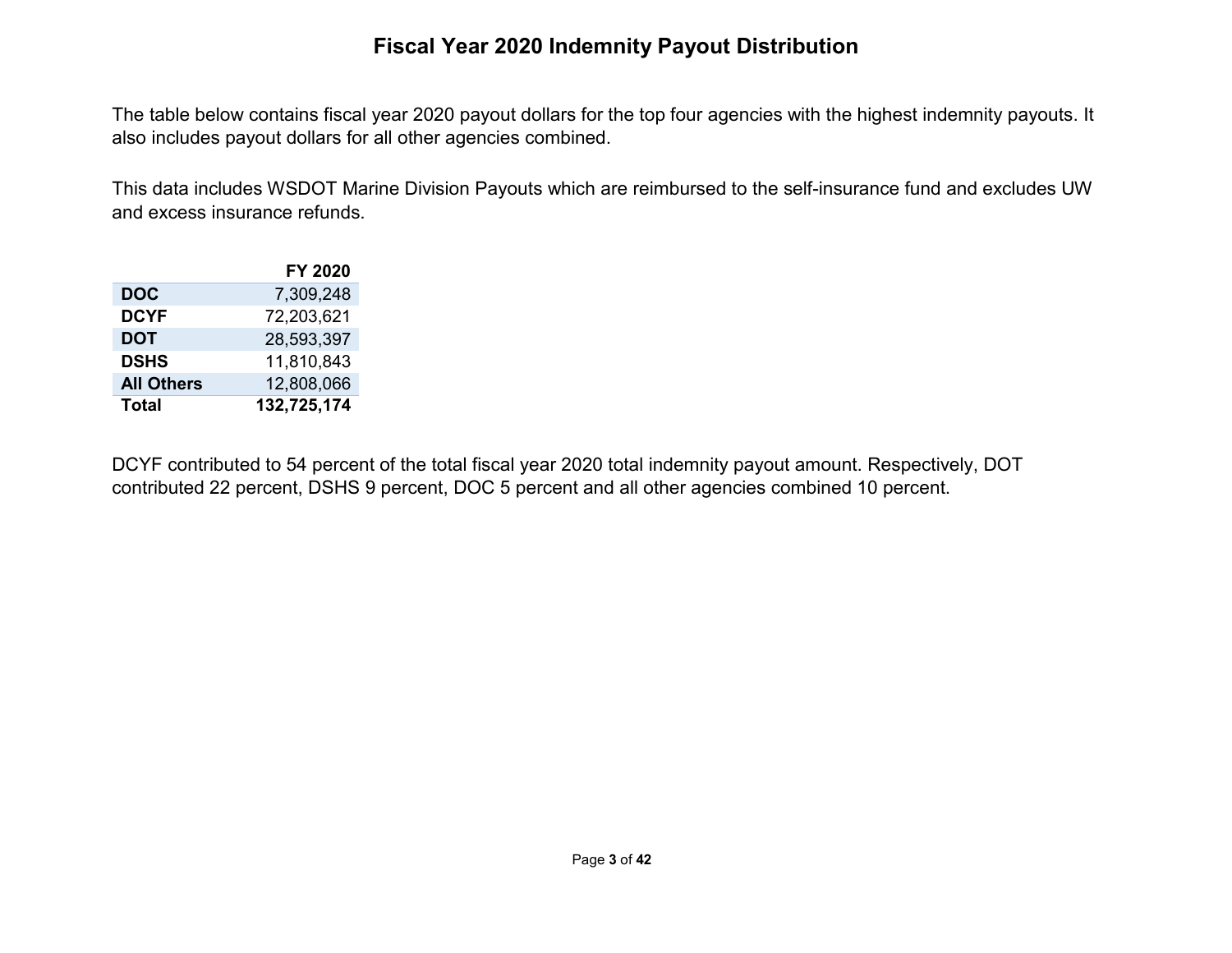#### **All Other State Agency Indemnity Payouts for Fiscal Years 2013-2020**

| FY 2013   | <b>FY 2014</b> | <b>FY 2015</b>                                                                  | FY 2016 | <b>FY 2017</b> | <b>FY 2018</b> | FY 2019 | <b>FY 2020</b> |
|-----------|----------------|---------------------------------------------------------------------------------|---------|----------------|----------------|---------|----------------|
| 7,320,544 |                | 5,314,248  12,090,114  6,607,157  76,159,009  7,571,290  21,260,749  12,808,066 |         |                |                |         |                |

Summary: There was a spike in fiscal year 2017. Of the fiscal year 2017 40 million dollar payout, a WSP class action settlement accounts for 13 million dollars, a Board of Pilotage Commissioners settlement accounts for 6.1 million dollars and a discovery sanction against the AGO accounts for 1.2 million dollars. Fiscal year 2018 saw a 65 percent decrease in payout amount. There was a spike in fiscal year 2019 and 40 percent decrease in fiscal year 2020 in total payout amounts.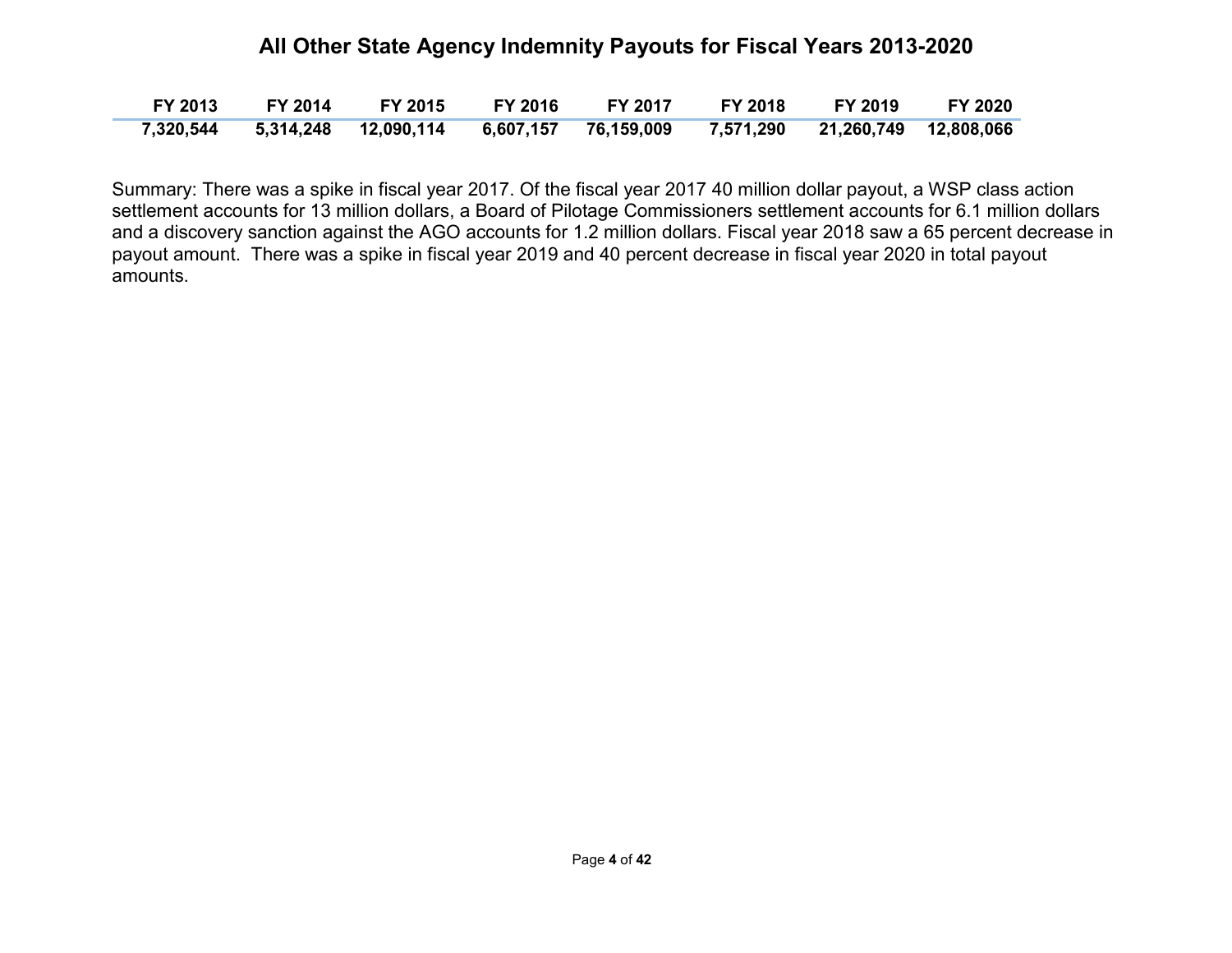86 percent of event payouts are less than 100,000 dollars each and make up 3 percent of total dollars paid out for indemnities. The remaining 14 percent of event payouts make up 97 percent of total dollars paid out for indemnities.

| <b>FY2020</b>             | Total # of Events | <b>Total Payouts</b> |
|---------------------------|-------------------|----------------------|
| <b>Events &lt; \$100K</b> | 548               | 4,021,912            |
| Events $>= $100K$         | 90.               | 128,703,262          |

Summary: Only a few events resulting in claims paid are greater than 100,000 dollars and most of the events resulting in claims paid are for less than 100,000 dollars.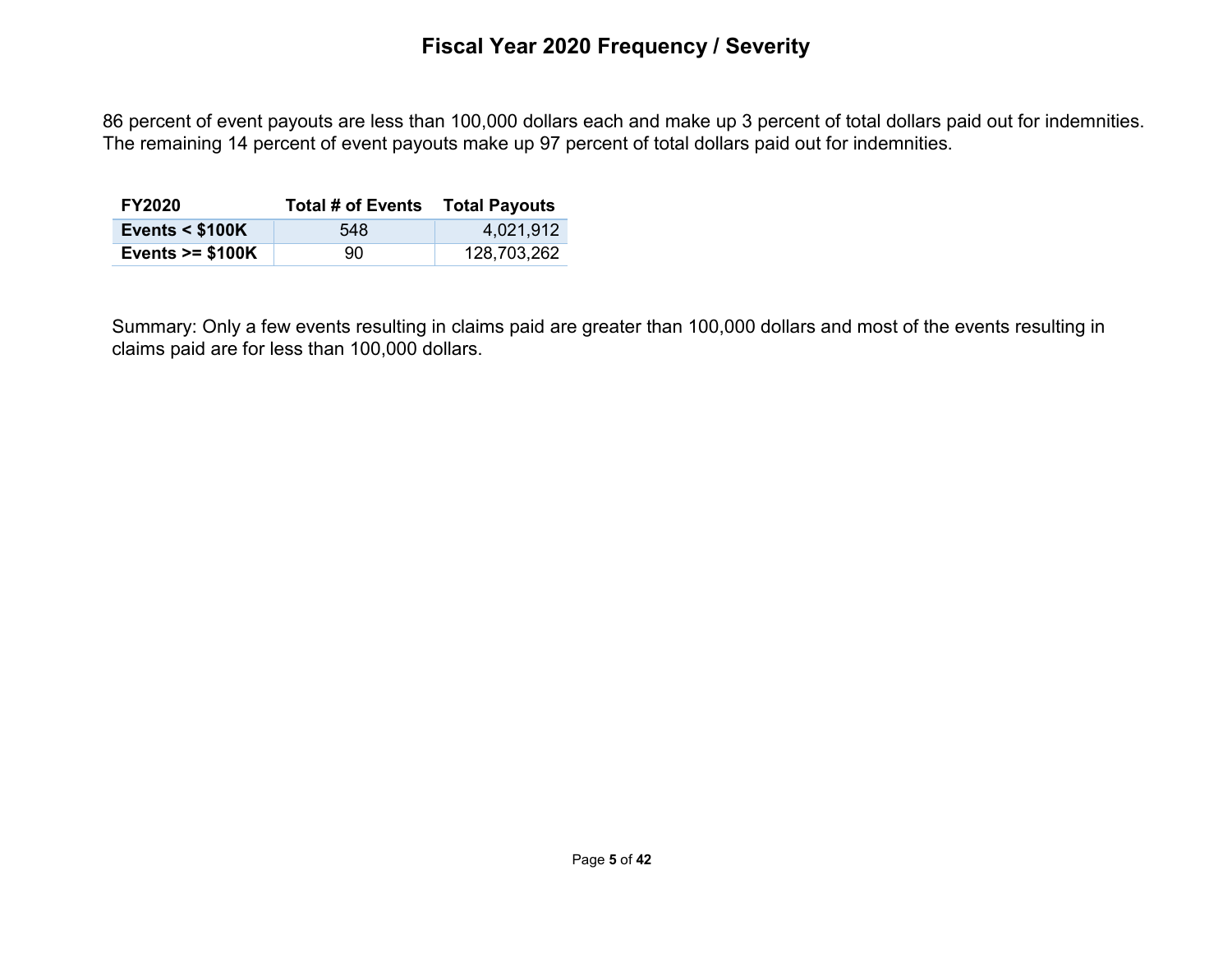# **Tort Indemnity Payouts for Fiscal Years 2013-2020 by Event**

Large payouts result from a small number of events

This data includes WSDOT Marine Division Payouts which are reimbursed to the self-insurance fund and excludes UW and excess insurance refunds.

| <b>FY2013</b>                     | <b>WSP</b>     | <b>Amount</b>        | Percent | <b>DSHS</b> | <b>Amount</b>         | Percent        | <b>DOC</b>  | <b>Amount</b>         | Percent | <b>DOT</b>  | <b>Amount</b>           |                | Percent All Others | <b>Amount</b>           | Percent |
|-----------------------------------|----------------|----------------------|---------|-------------|-----------------------|----------------|-------------|-----------------------|---------|-------------|-------------------------|----------------|--------------------|-------------------------|---------|
| Events $>$ \$100K                 | 3              | 3,227,000            | 85%     | 18          | 28,230,000            | 98%            | 11          | 24,685,736            | 98%     | 9           | 3,361,612               | 79%            | 8                  | 2,147,620               | 61%     |
| Events $<$ \$100K                 | 45             | 565.894              | 15%     | 63          | 562,362               | 2%             | 229         | 509,946               | 2%      | 205         | 875,859                 | 21%            | 51                 | 1,381,265               | 39%     |
| Total FY2013                      | 48             | 3,792,894            |         | 81          | 28,792,362            |                | 240         | 25,195,682            |         | 214         | 4,237,470               |                | 59                 | 3,528,885               |         |
| FY2014                            | <b>WSP</b>     | <b>Amount</b>        | Percent | <b>DSHS</b> | <b>Amount</b>         | <b>Percent</b> | <b>DOC</b>  | <b>Amount Percent</b> |         | <b>DOT</b>  | <b>Amount</b>           | <b>Percent</b> | <b>All Others</b>  | Amount                  | Percent |
| Events $>$ \$100K                 | $\mathbf{1}$   | 370,001              | 57%     | 14          | 17,285,641            | 97%            | 10          | 15,523,181            | 97%     | 6           | 8,425,000               | 89%            | 13                 | 3,488,818               | 75%     |
| Events $<$ \$100K                 | 36             | 279,557              | 43%     | 56          | 450,191               | 3%             | 186         | 476,123               | 3%      | 194         | 1,014,229               | 11%            | 40                 | 1,175,873               | 25%     |
| Total FY2014                      | 37             | 649.558              |         | 70          | 17,735,832            |                | 196         | 15,999,304            |         | 200         | 9,439,229               |                | 53                 | 4,664,690               |         |
| <b>FY2015</b>                     | <b>WSP</b>     | <b>Amount</b>        | Percent | <b>DSHS</b> | <b>Amount</b>         | Percent        | <b>DOC</b>  | <b>Amount Percent</b> |         | <b>DOT</b>  | Amount                  |                | Percent All Others | <b>Amount</b>           | Percent |
| Events $>$ \$100K                 | $\overline{2}$ | 5,272,877            | 96%     | 12          | 26,733,397            | 98%            | 5           | 5,013,910             | 88%     | 16          | 12,861,588              | 90%            | 17                 | 5,170,221               | 78%     |
| Events $<$ \$100K                 | 36             | 211,669              | 4%      | 48          | 661,443               | 2%             | 178         | 652,009               | 12%     | 215         | 1,490,628               | 10%            | 45                 | 1,435,347               | 22%     |
| Total FY2015                      | 38             | 5,484,546            |         | 60          | 27,394,840            |                | 183         | 5,665,919             |         | 231         | 14,352,216              |                | 62                 | 6,605,568               |         |
| <b>FY2016</b>                     | <b>WSP</b>     | <b>Amount</b>        | Percent | <b>DSHS</b> | <b>Amount</b>         | Percent        | <b>DOC</b>  | <b>Amount Percent</b> |         | <b>DOT</b>  | <b>Amount</b>           | Percent        | <b>All Others</b>  | <b>Amount</b>           | Percent |
| Events $>$ \$100K                 | 3              | 665,000              | 60%     | 24          | 21,184,206            | 97%            | 9           | 9,425,000             | 94%     | 13          | 63,027,201              | 98%            | 12                 | 3,798,515               | 69%     |
| Events $<$ \$100K<br>Total FY2016 | 48<br>51       | 434,895<br>1,099,895 | 40%     | 71<br>95    | 710,106<br>21,894,312 | 3%             | 220<br>229  | 553,979<br>9,978,979  | 6%      | 193<br>206  | 1,284,619<br>64,311,819 | 2%             | 43<br>55           | 1,708,748<br>5,507,263  | 31%     |
|                                   |                |                      |         |             |                       |                |             |                       |         |             |                         |                |                    |                         |         |
|                                   |                |                      |         |             |                       |                |             |                       |         |             |                         |                |                    |                         |         |
| FY2017                            | <b>DNR</b>     | <b>Amount</b>        | Percent | <b>DSHS</b> | <b>Amount</b>         | Percent        | <b>DOC</b>  | <b>Amount Percent</b> |         | <b>DOT</b>  | <b>Amount</b>           |                | Percent All Others | <b>Amount Percent</b>   |         |
| Events $>$ \$100K                 | 21             | 36,648,745           | 98%     | 10          | 13,751,530            | 97%            | 9           | 4,942,459             | 81%     | 1           | 50,000,000              | 100%           | 13                 | 23,863,222              | 92%     |
| Events $<$ \$100K                 | 70             | 613,505              | 2%      | 197         | 483,339               | 3%             | 238         | 1,186,631             | 19%     | 9           | 87,041                  | 0%             | 44                 | 2,208,745               | 8%      |
| Total FY2017                      | 91             | 37,262,249           |         | 207         | 14,234,869            |                | 247         | 6,129,090             |         | 10          | 50,087,041              |                | 57                 | 26,071,968              |         |
| <b>FY2018</b>                     | <b>DNR</b>     | <b>Amount</b>        | Percent | <b>DSHS</b> | <b>Amount</b>         | Percent        | <b>DOC</b>  | <b>Amount Percent</b> |         | <b>DOT</b>  | <b>Amount</b>           | <b>Percent</b> | <b>All Others</b>  | <b>Amount</b>           | Percent |
| Events $>$ \$100K                 | 22             | 42,076,618           | 98%     | 4           | 5,923,738             | 88%            | 13          | 13,979,904            | 92%     | $\mathbf 0$ | $\Omega$                | 0%             | 13                 | 6,111,105               | 81%     |
| Events $<$ \$100K                 | 77<br>99       | 834,082              | 2%      | 177         | 811,181               | 12%            | 182         | 1,274,582             | 8%      | 9<br>9      | 59,549                  | 100%           | 43<br>56           | 1,400,637               | 19%     |
| Total FY2018                      |                | 42.910.700           |         | 181         | 6,734,919             |                | 195         | 15,254,486            |         |             | 59.549                  |                |                    | 7,511,741               |         |
| FY2019                            | <b>DNR</b>     | <b>Amount</b>        | Percent | <b>DSHS</b> | <b>Amount</b>         | <b>Percent</b> | <b>DCYF</b> | <b>Amount Percent</b> |         | <b>DOT</b>  | Amount                  |                | Percent All Others | <b>Amount Percent</b>   |         |
| Events $>$ \$100K                 | $\overline{2}$ | 12,275,000           | 100%    | 6           | 13,584,279            | 97%            | 26          | 83,954,194            | 100%    | 20          | 56,124,708              | 98%            | 17                 | 8,953,346               | 78%     |
| Events $<$ \$100K<br>Total FY2017 | 11<br>13       | 28,348<br>12,303,348 | 0       | 42<br>48    | 380,753<br>13,395,032 | 3%             | 21<br>47    | 277,595<br>84,231,789 | 0       | 160<br>180  | 862,363<br>56,987,071   | $\overline{2}$ | 42<br>59           | 2,565,189<br>11,518,535 | 22%     |
|                                   |                |                      |         |             |                       |                |             |                       |         |             |                         |                |                    |                         |         |
| <b>FY2020</b>                     | <b>DOC</b>     | <b>Amount</b>        | Percent | <b>DSHS</b> | <b>Amount</b>         | Percent        | <b>DCYF</b> | <b>Amount Percent</b> |         | <b>DOT</b>  | <b>Amount</b>           |                | Percent All Others | <b>Amount Percent</b>   |         |
| Events $>$ \$100K                 | 15             | 6,800,486            | 93%     | 17          | 11,211,391            | 95%            | 28          | 71,962,191            | 100%    | 14          | 27,691,231              | 97%            | 17                 | 11,037,963              | 86%     |
| Events $<$ \$100K<br>Total FY2012 | 182<br>197     | 508,762<br>7,309,248 | 7%      | 40<br>57    | 599,452<br>11,810,843 | 5%             | 23<br>51    | 241,430<br>72,203,621 | <1%     | 128<br>142  | 902,166<br>28,593,397   | 3%             | 176<br>193         | 1,770,103<br>12,808,066 | 14%     |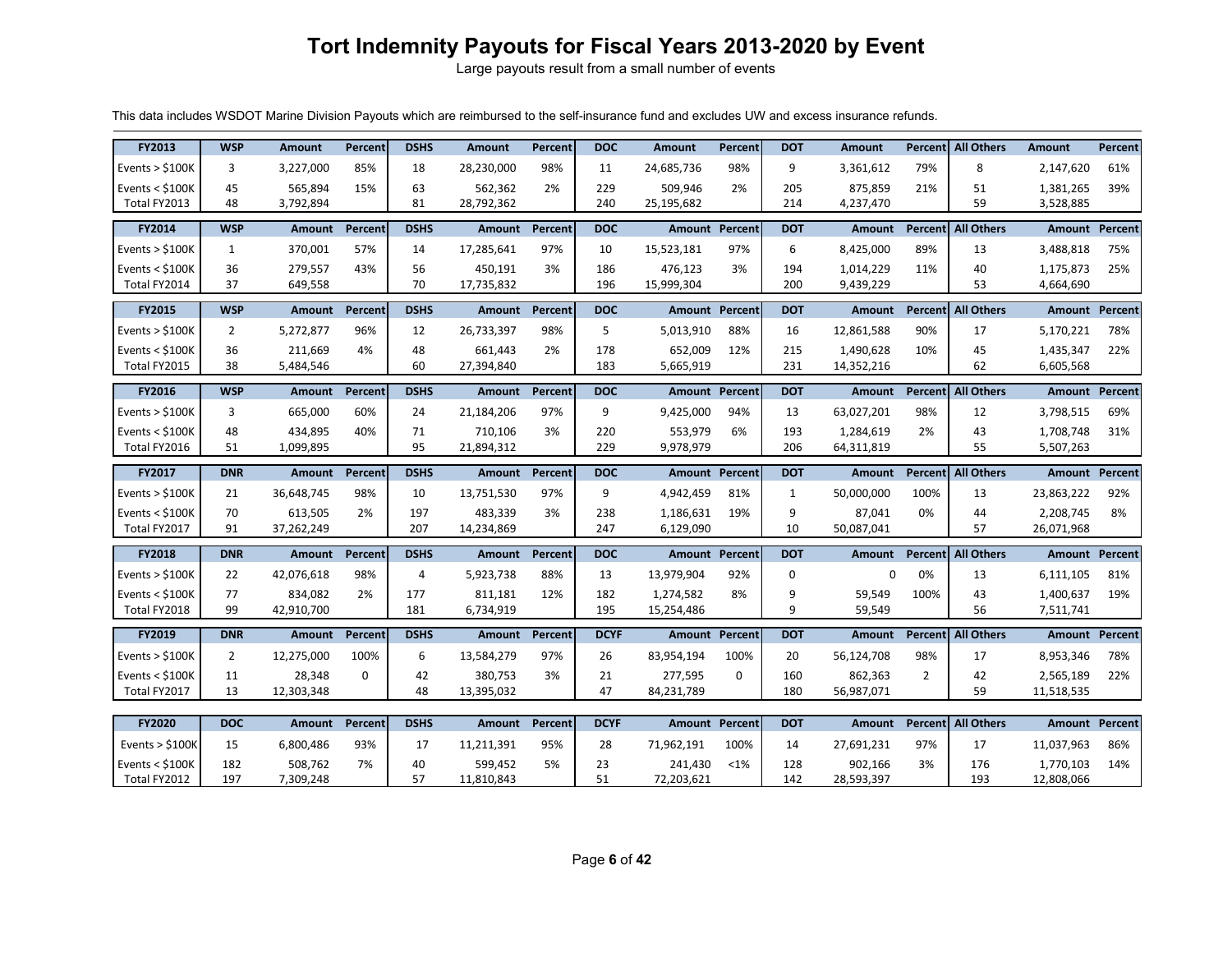## **Statewide Tort Claim Filing for Fiscal Years 2013-2020**

The table below contains the number of tort claims filed for fiscal year 2013 through 2020 for the top four agencies with the highest number of tort claims filed. It also includes the number of tort claims filed for all other agencies combined.

|                   | FY 2013 | FY 2014 | FY 2015 | FY 2016 | FY 2017 | FY 2018 | FY 2019 | <b>FY2020</b> |
|-------------------|---------|---------|---------|---------|---------|---------|---------|---------------|
| <b>DOC</b>        | 1,664   | 1,536   | ,459    | 1,533   | 1,104   | 1,138   | 1,106   | 1,042         |
| <b>DOT</b>        | 753     | 822     | 958     | 1,008   | 1,010   | 1,004   | 1,040   | 845           |
| <b>DSHS</b>       | 156     | 196     | 163     | 204     | 230     | 270     | 174     | 122           |
| <b>DCYF</b>       |         | 0       |         |         |         |         | 132     | 172           |
| <b>All Others</b> | 472     | 513     | 603     | 607     | 551     | 635     | 531     | 490           |
| <b>Totals</b>     | 3.045   | 3,067   | 3,183   | 3,352   | 2,895   | 3.047   | 2,983   | 2,671         |

This data excludes UW, counties, cities, public school districts and non-state entities.

Summary: There has been a steady decline of tort claims filed over the last eight fiscal years. Claim filings are declining due primarily to a decrease in non-personal property claims from incarcerated individuals. The decrease in fiscal year 2020 was primarily due to the COVID-19 economic shutdown.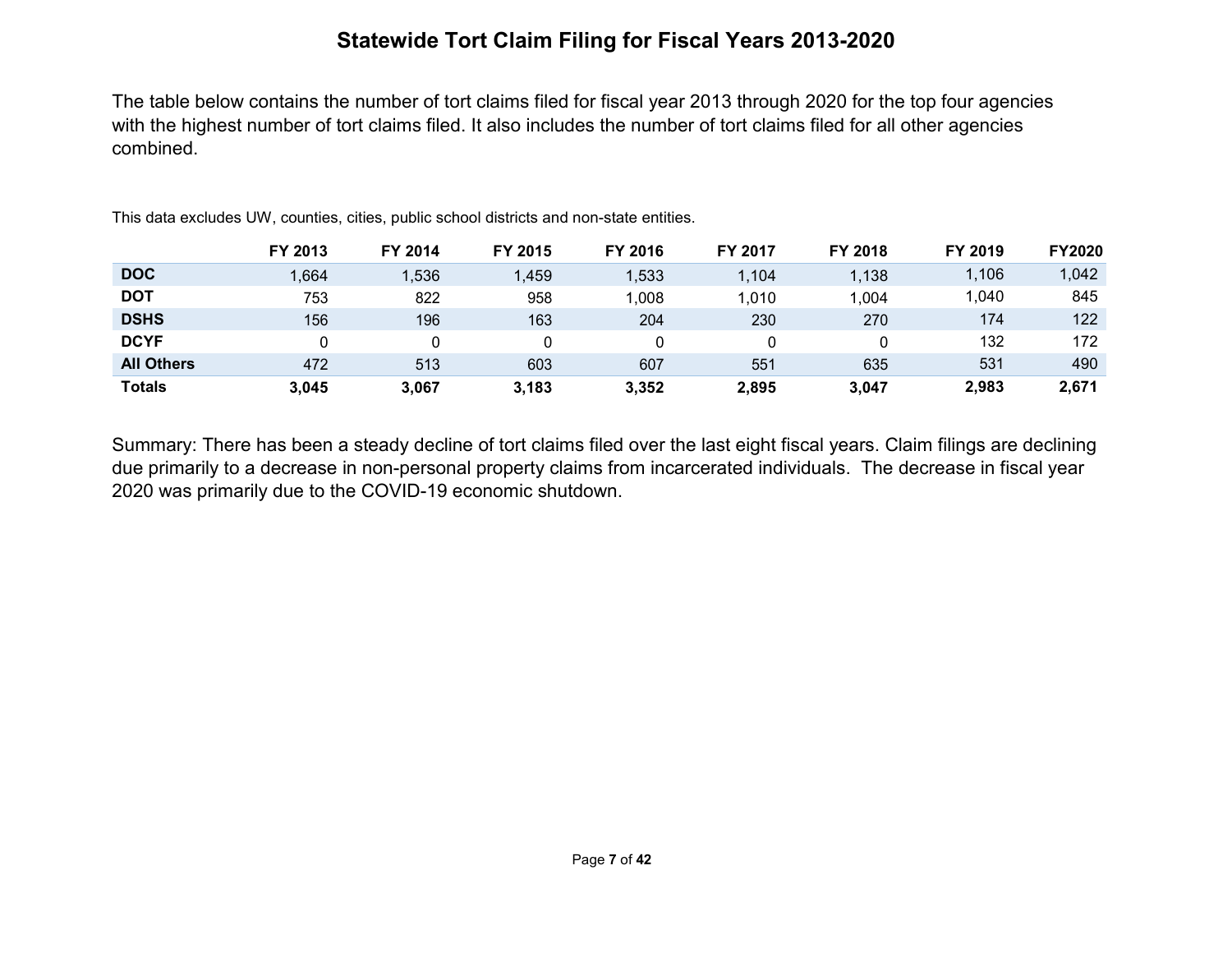## **Fiscal Year 2020 Tort Claim Filing by Investigative Office Assigned**

There are four investigative offices. The table below shows the percentage of claims investigated by each office in fiscal year 2020. Fifty three percent of all tort claims filed in fiscal year 2020 were administratively handled (denied or settled) by the DES Office of Risk Management.

|                    | FY 2020 |
|--------------------|---------|
| <b>AGO Program</b> | $1\%$   |
| <b>AGO Torts</b>   | 9%      |
| <b>DES/ORM</b>     | 53%     |
| <b>DOT</b>         | 31%     |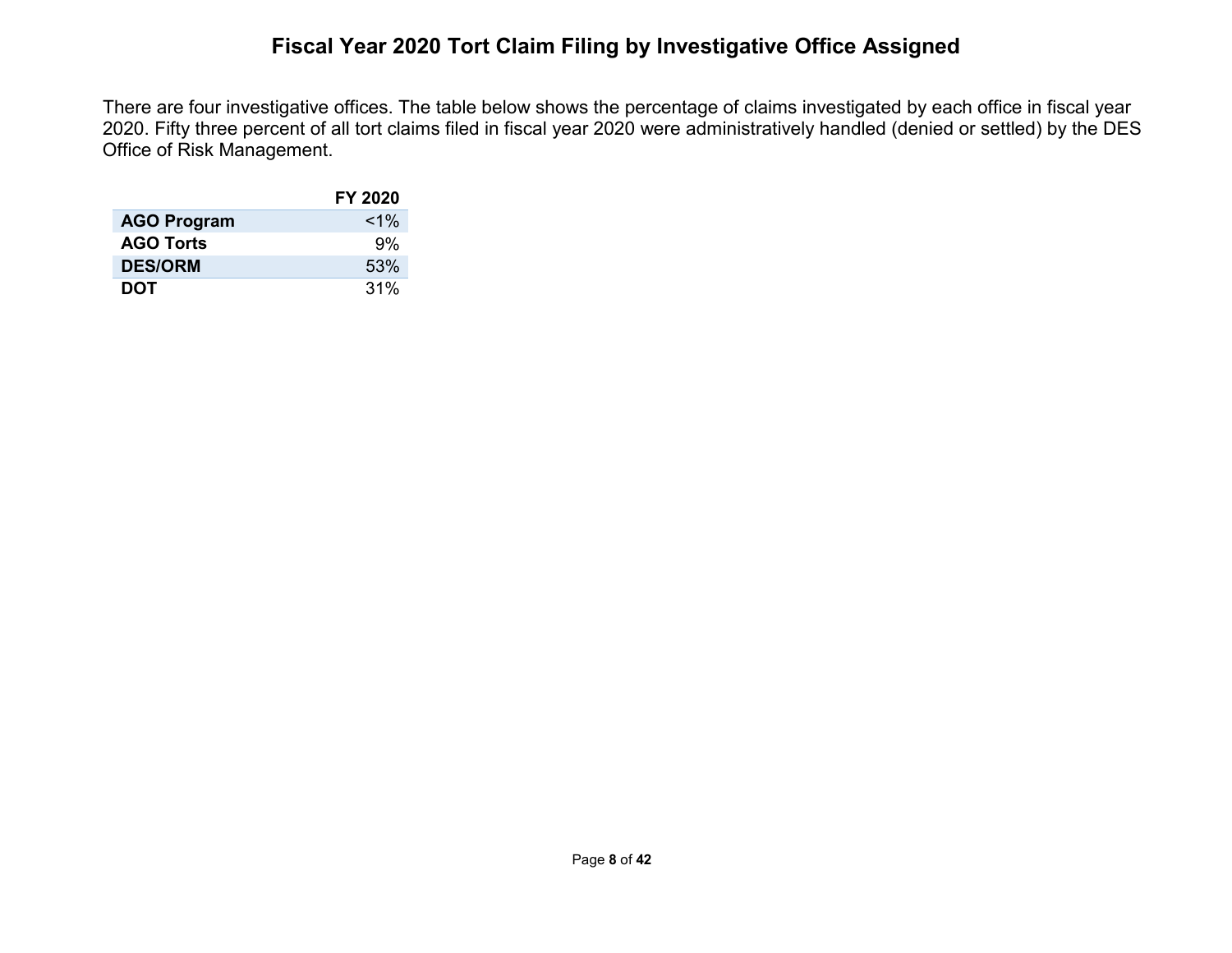# **Fiscal Years 2013-2020 Tort Claim Filing by Investigative Office Assigned**

The table below shows which of the four investigative offices investigated what number of tort claims for fiscal years 2013 through 2020.

|                    | FY 2013 | FY 2014 | FY 2015 | FY 2016 | <b>FY 2017</b> | FY 2018 | FY 2019 | <b>FY2020</b> |
|--------------------|---------|---------|---------|---------|----------------|---------|---------|---------------|
| <b>AGO Program</b> | 21      | 11      | 16      |         |                |         |         | 188           |
| <b>AGO Torts</b>   | 394     | 486     | 357     | 466     | 398            | 486     | 483     | 257           |
| <b>DES/ORM</b>     | 2,136   | 2,030   | .891    | ,942    | .645           | 1,884   | 1,656   | ,408          |
| <b>DOT</b>         | 707     | 775     | 919     | 936     | 843            | 669     | 837     | 818           |
| <b>Totals</b>      | 3,045   | 3,067   | 3,183   | 3,352   | 2,895          | 3,047   | 2,983   | 2,671         |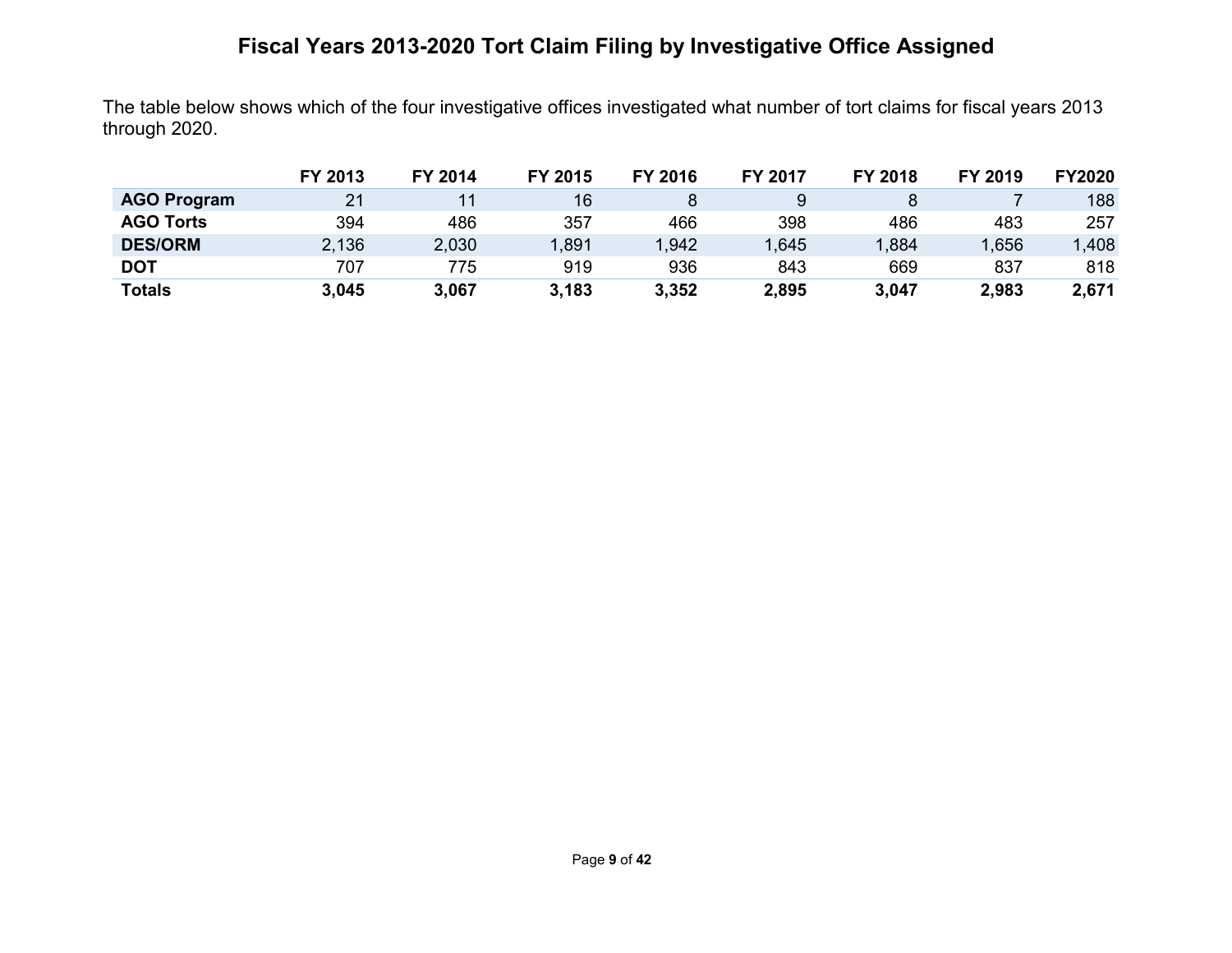#### **Distribution of DOC Claims filed for Fiscal Years 2013-2020**

The table below contains the number of tort claims filed for fiscal years 2013 through 2020 by the categories of nonincarcerated, incarcerated personal property and incarcerated non-personal property.

|                                                 | FY 2013 | FY 2014 | <b>FY 2015</b> | FY 2016 | <b>FY 2017</b> | <b>FY 2018</b> | FY 2019 | <b>FY2020</b> |
|-------------------------------------------------|---------|---------|----------------|---------|----------------|----------------|---------|---------------|
| Non Incarcerated                                | 65      | 60      | 63             | 71      | 102            | 95             | 116     | 76            |
| <b>Incarcerated</b><br><b>Personal Property</b> | .061    | 1,000   | 909            | 824     | 708            | 716            | 645     | 590           |
| <b>Incarcerated Non-</b>                        |         |         |                |         |                |                |         |               |
| <b>Personal Property</b>                        | 538     | 476     | 487            | 638     | 294            | 327            | 345     | 376           |
| <b>Totals</b>                                   | .664    | 1,536   | .459           | .533    | 1,104          | 1,138          | 1,106   | 1,042         |

Summary: DOC has seen a steady decline of tort claims filed over the last eight fiscal years. Non-personal property claims from incarcerated individuals decreased in fiscal year 2017 however have risen over the last two fiscal years.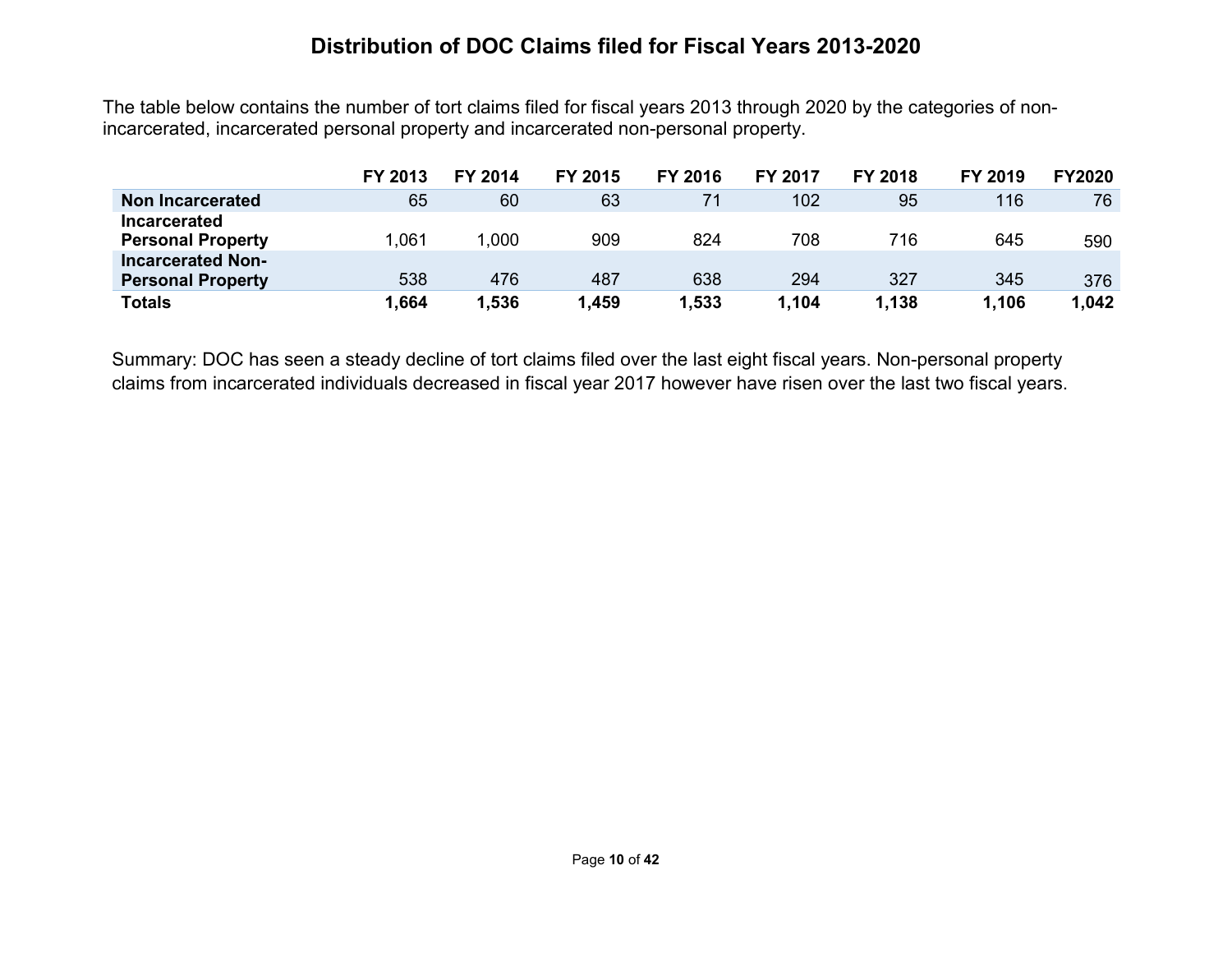## **DOC Indemnity Payouts for Fiscal Years 2013-2020**

The table below contains the dollar amount of indemnity payouts for fiscal years 2013 through 2020 for the Washington State Department of Corrections.

| FY 2013    | FY 2014    | FY 2015   | <b>FY 2016</b> | <b>FY 2017</b> | <b>FY 2018</b> | FY 2019   | <b>FY2020</b> |
|------------|------------|-----------|----------------|----------------|----------------|-----------|---------------|
| 25,195,682 | 15,999,304 | 5,665,919 | 9,978,979      | 14,234,869     | 6,734,919      | 2,561,134 | 7,309,248     |

Summary: DOC saw a steady decline in the dollar amount of indemnity payouts from fiscal years 2012 through 2019 however, DOC saw a 65 percent increase in fiscal year 2020.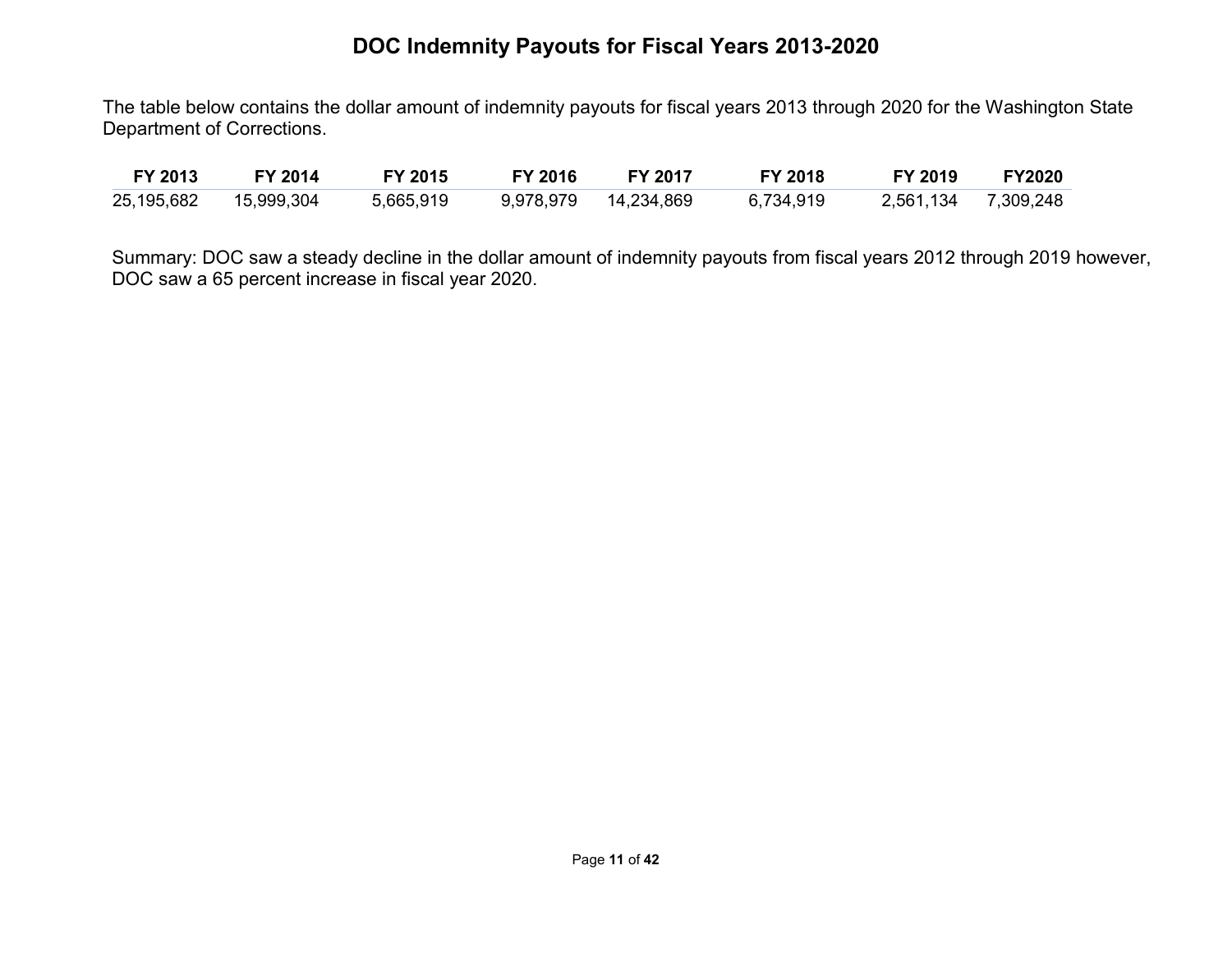#### **Distribution of DOT Claims filed for Fiscal Years 2013-2020**

The table below contains the number of tort claims filed for fiscal years 2013 through 2020 by the categories of non-road construction maintenance claims and road construction maintenance claims.

This data excludes UW, counties, cities, public school districts and non-state entities.

|                              | FY 2013 | FY 2014 | FY 2015 | FY 2016 | <b>FY 2017</b> | <b>FY 2018</b> | FY 2019 | <b>FY2020</b> |
|------------------------------|---------|---------|---------|---------|----------------|----------------|---------|---------------|
| <b>Non-road Construction</b> |         |         |         |         |                |                |         |               |
| <b>Maintenance Claims</b>    | 99      | 139     | 131     | 179     | 162            | 195            | 134     | 199           |
| <b>Road Construction</b>     |         |         |         |         |                |                |         |               |
| <b>Maintenance Claims</b>    | 547     | 592     | 720     | 739     | 749            | 690            | 820     | 646           |
| Totals                       | 646     | 731     | 851     | 918     | 911            | 885            | 954     | 845           |

Summary: DOT tort claims filed have remained relatively flat over fiscal years 2013 through 2020. Road construction maintenance personal property claims inflate the number of DOT claims.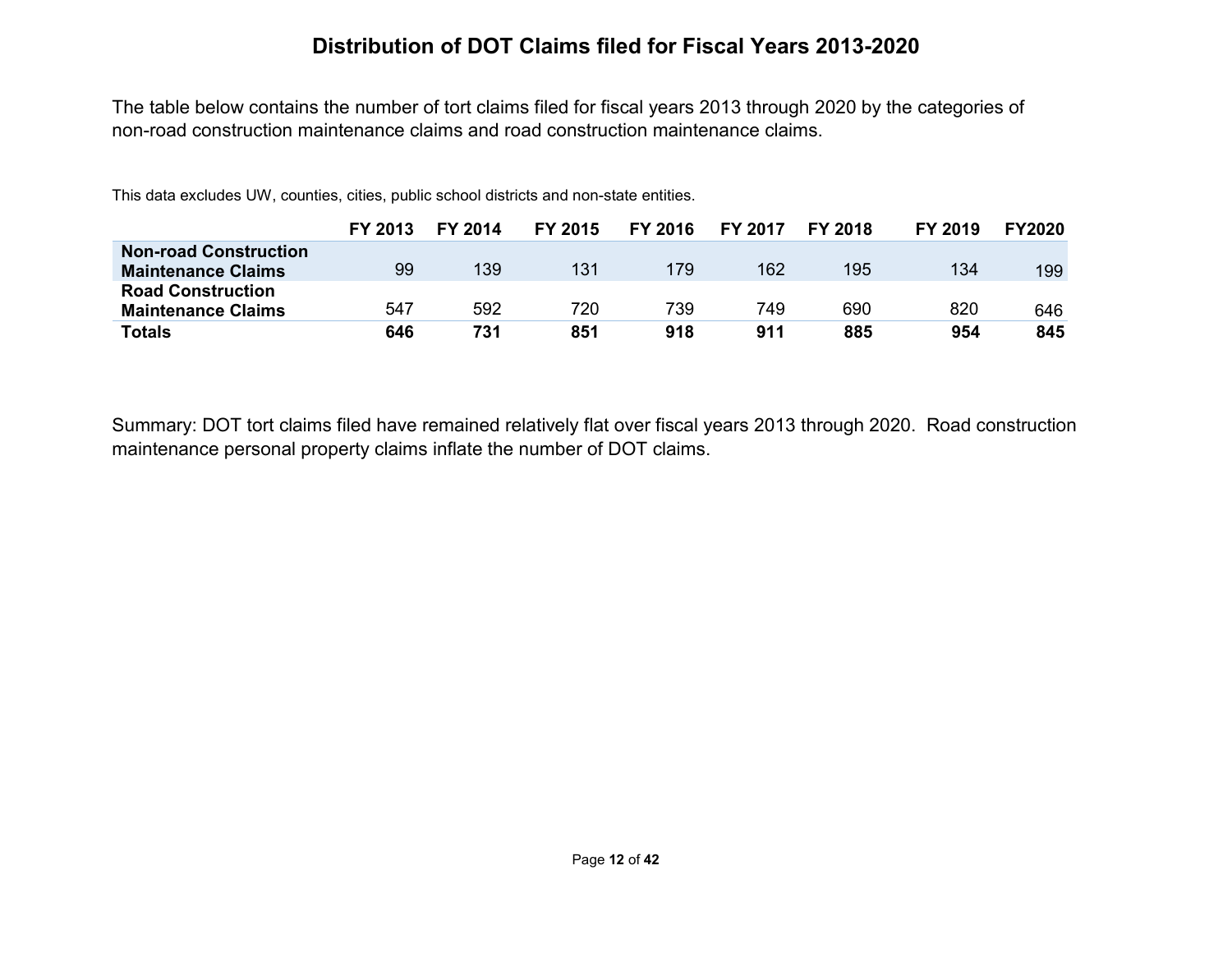#### **Distribution of DCYF Claims filed for Fiscal Years 2013-2020**

The table below contains the number of tort claims filed for fiscal years 2013 through 2020 by the categories of non-Children's Administration and Children's Administration.

|                                                | FY 2013 | FY 2014 | FY 2015 | FY 2016 | FY 2017 | <b>FY 2018</b> | FY 2019 | <b>FY2020</b> |
|------------------------------------------------|---------|---------|---------|---------|---------|----------------|---------|---------------|
| <b>Non Children's</b><br><b>Administration</b> | 16      | 26      | 18      |         | 32      | 18             |         | 27            |
| Children's<br>Administration                   | 47      | 66      | 57      | 76      | 81      | 114            | 130     | 145           |
| <b>Totals</b>                                  | 63      | 92      | 75      | 93      | 113     | 132            | 157     | 172           |

Summary: Non-Children's Administration tort claims have remained relatively flat since fiscal year 2013. Children's Administration tort claims have steadily increased over the last eight fiscal years.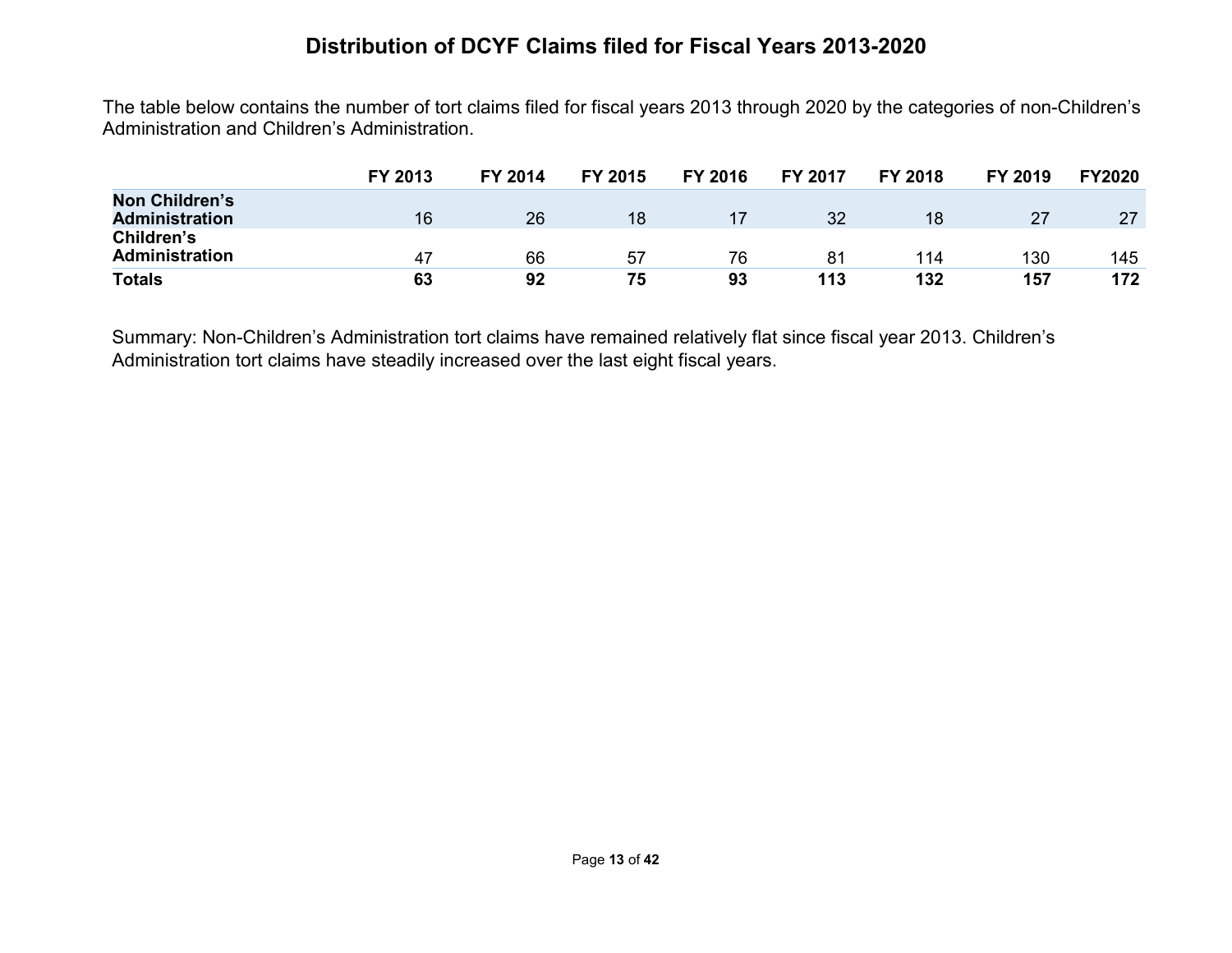#### **DCYF Payout Amounts for Fiscal Years 2013-2020**

The table below contains payout dollars for fiscal years 2013 through 2020 by the categories of non-Children's Administration and Children's Administration.

This data excludes UW, counties, cities, public school districts and non-state entities.

|                                         | FY 2013    | FY 2014    | <b>FY 2015</b> | <b>FY 2016</b> | <b>FY 2017</b> | <b>FY 2018</b> | FY 2019    | <b>FY2020</b> |
|-----------------------------------------|------------|------------|----------------|----------------|----------------|----------------|------------|---------------|
| Non Children's<br><b>Administration</b> | 529,514    | 948,625    | 978,356        | 164.690        | 155.331        | 2,861,932      | 4,554      | 1,011,759     |
| Children's<br>Administration            | 24,112,191 | 16.364.831 | 23,442,525     | 16.069.135     | 34.210.194     | 36,420,092     | 84.231.153 | 71.191.862    |
| <b>Totals</b>                           | 24,641,705 | 17,313,456 | 24,420,881     | 16,233,825     | 34,365,525     | 39,282,024     | 84,235,707 | 72.203.621    |

Summary: DCYF Children's Administration payout dollars remained relatively flat over fiscal years 2013 through 2016. There has been a significant increase in payout dollars every year thereafter.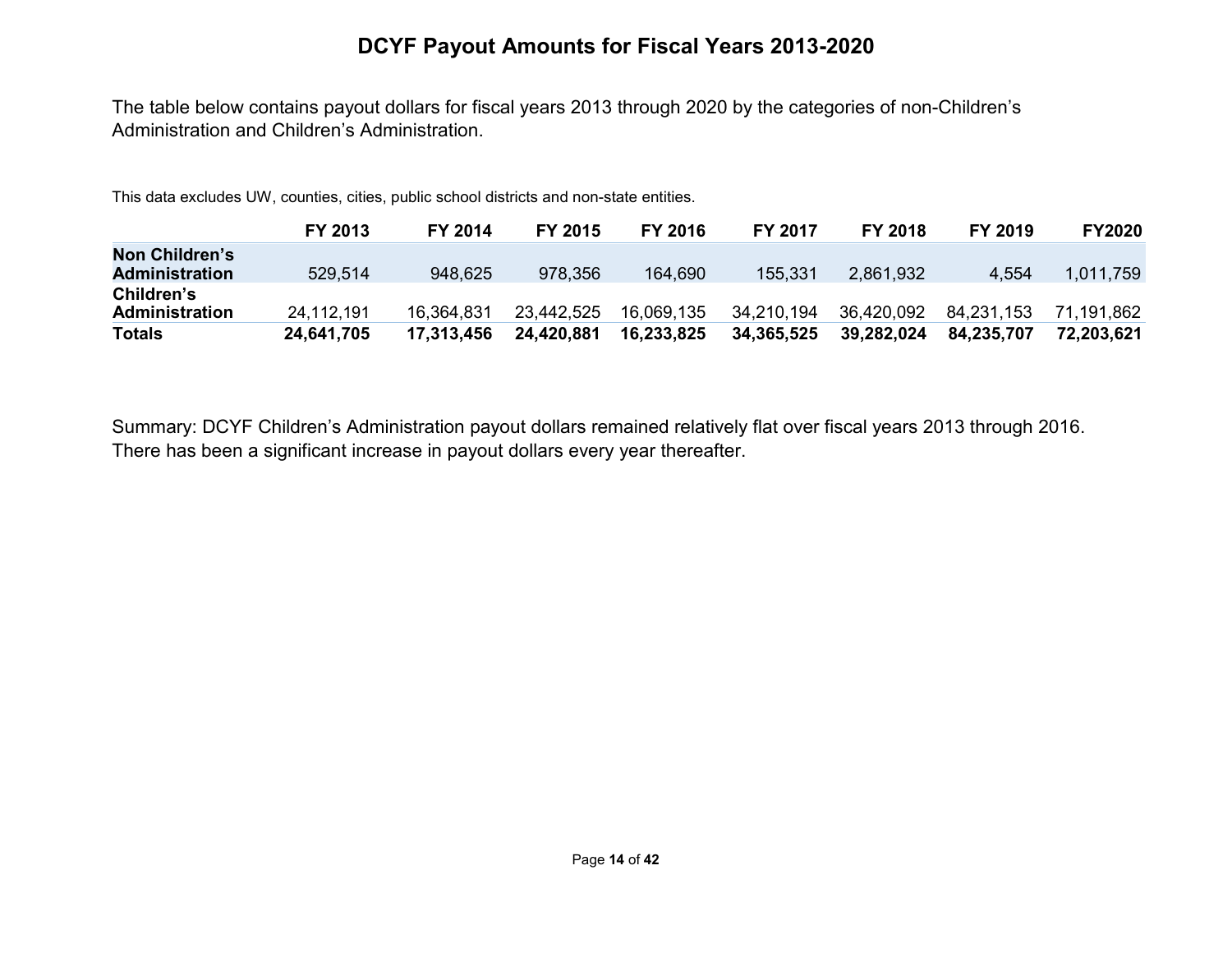#### **Employment Tort Claims Filed for Fiscal Years 2013-2020**

The table below contains the number of employment tort claims filed for fiscal years 2013 through 2020 for the top four agencies with the highest number of employment tort claims filed. It also includes the number of employment tort claims filed for all other agencies combined.

|                      | FY 2013 | FY 2014 | FY 2015 | FY 2016 | FY 2017 | FY 2018 | FY 2019 | <b>FY2020</b> |
|----------------------|---------|---------|---------|---------|---------|---------|---------|---------------|
| <b>DOC</b>           | 13      | 13      | ა       |         | 12      | 12      | 20      | ა             |
| L&I                  |         |         |         |         |         |         | 6       | <sub>5</sub>  |
| <b>DSHS</b>          | 13      | 19      | 10      | 19      | 26      | 29      | 22      | 15            |
| <b>Clark College</b> |         |         |         |         |         | 4       |         | 6             |
| <b>All Others</b>    | 30      | 39      | 43      | 51      | 44      | 63      | 84      | 60            |
| <b>Totals</b>        | 60      | 72      | 60      | 83      | 86      | 111     | 133     | 91            |

Summary: Employment tort claims remained relatively flat through fiscal years 2013 through 2016. Fiscal years 2017 through 2019 saw a 37 percent increase while fiscal year 2020 saw a 32 percent decrease.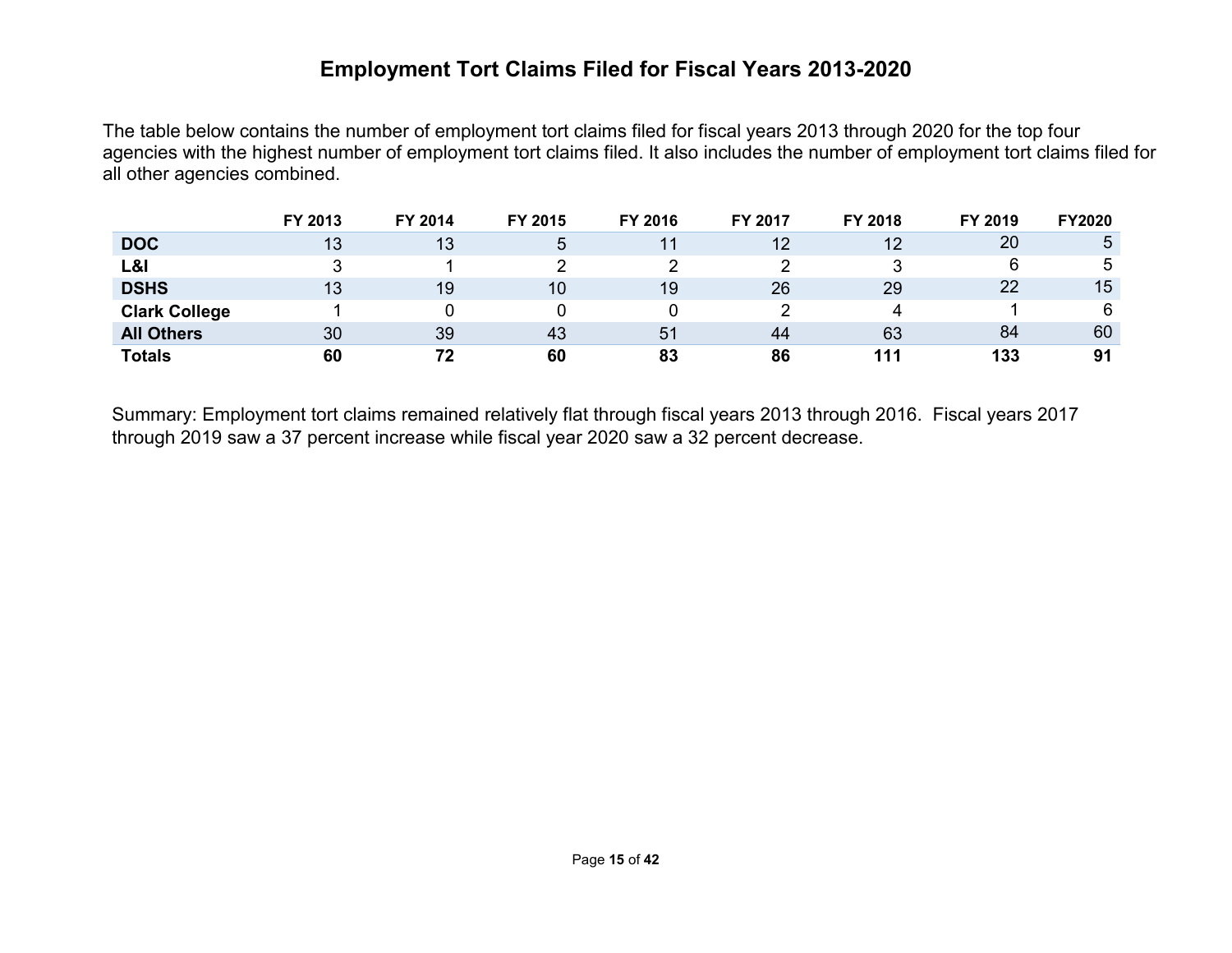## **Employment Tort Claims Paid for Fiscal Years 2013-2020**

The table below contains the number of employment tort claims paid for fiscal years 2013 through 2020 for the top four agencies with the highest number of employment tort claims paid. It also includes the number of employment tort claims paid for all other agencies combined.

|                         | FY 2013 | FY 2014 | FY 2015 | FY 2016 | FY 2017 | FY 2018 | FY 2019 | <b>FY2020</b> |
|-------------------------|---------|---------|---------|---------|---------|---------|---------|---------------|
| <b>Bellevue College</b> |         |         |         |         |         |         |         |               |
| <b>DOT</b>              |         |         |         |         |         |         |         | 4             |
| <b>DOC</b>              | 4       |         |         | 6       |         |         | 4       | 8             |
| <b>DSHS</b>             | 15      |         |         | 16      | 18      |         | 6       | 13            |
| <b>All Others</b>       | 19      | 44      | 26      | 27      | 34      | 23      | 39      | 23            |
| <b>Totals</b>           | 42      | 20      | -41     | 52      | 63      | 44      | 58      | 52            |

Summary: Employment tort claims paid spiked in fiscal year 2017 otherwise they have remained relatively flat through fiscal year 2020.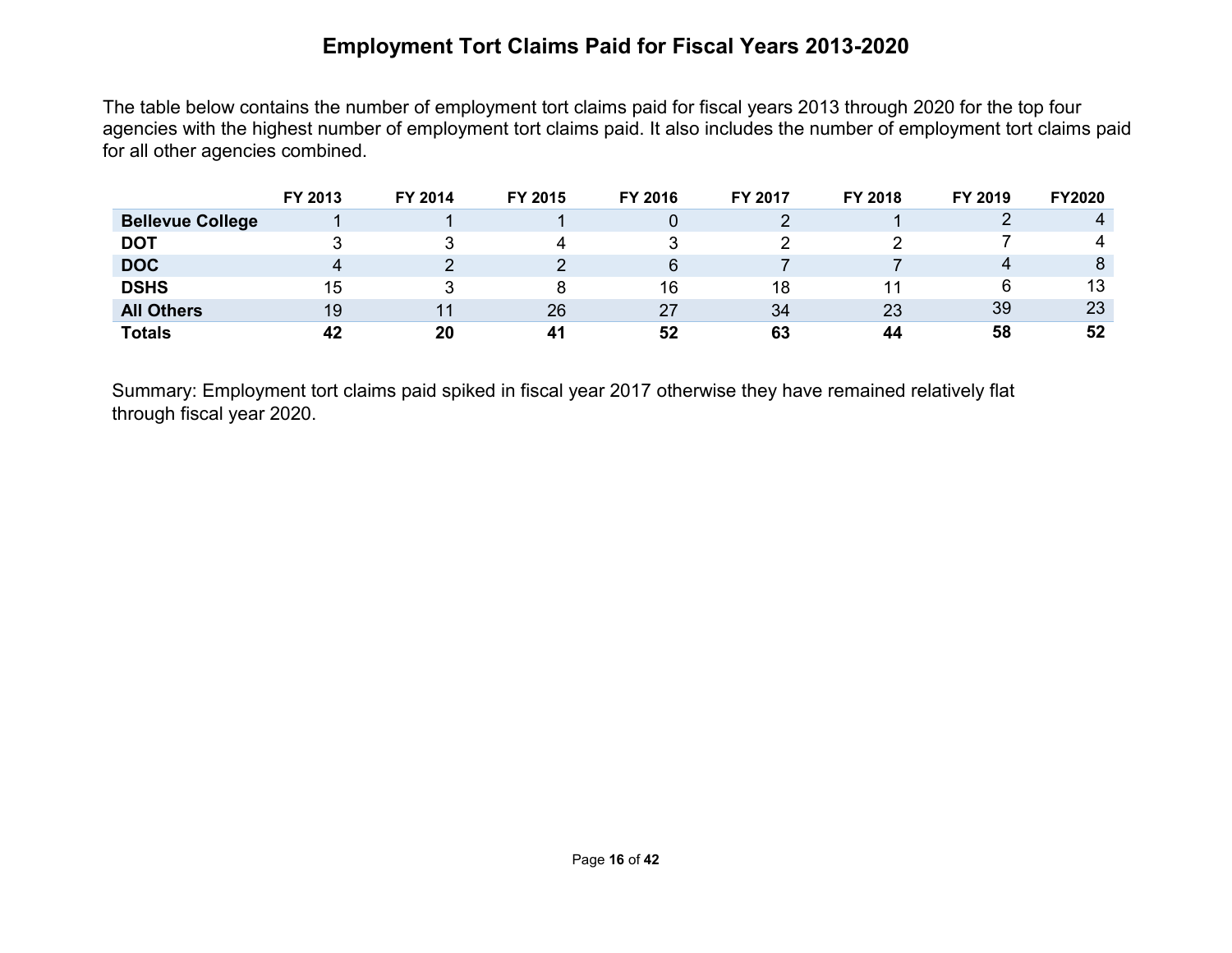#### **Employment Indemnity Payouts by Agency for Fiscal Years 2013-2019**

The table below contains payout dollars for the top four agencies with the highest employment indemnity payouts. It also includes employment indemnity payout dollars for all other agencies combined.

|                         | FY 2013   | FY 2014   | FY 2015   | FY 2016   | <b>FY 2017</b> | <b>FY 2018</b> | FY 2019   | FY 2020   |
|-------------------------|-----------|-----------|-----------|-----------|----------------|----------------|-----------|-----------|
| <b>Bellevue College</b> | 80,000    | 113,627   | 87,000    |           | 96,000         | 24,000         | 1,160,000 | 819,801   |
| <b>DOT</b>              | 282,706   | 50,691    | 1,886,588 | 330,000   | 645,765        | 37,000         | 2,957,395 | 420,963   |
| <b>DSHS</b>             | 797,000   | 267,348   | 1,100,756 | 2,186,522 | 2,898,412      | 1,150,469      | 394,664   | 2,427,512 |
| <b>DOC</b>              | 284.577   | 310,188   | 190,785   | 1,150,001 | 785,377        | 547,955        | 419,531   | 2,345,796 |
| <b>All Others</b>       | 098,006.  | 2,148,884 | 3,635,721 | 4,184,786 | 21,600,823     | 2,513,085      | 4,424,708 | 1,664,754 |
| Totals                  | 2,542,290 | 2,890,738 | 6,900,850 | 7,851,309 | 26,026,376     | 4,272,509      | 9,356,298 | 7,678,826 |

Summary: Dollars paid out on employment claims have significantly increased since fiscal year 2014. Of the fiscal year 2017 26 million dollar payout, a WSP class action settlement accounted for 13 million and a Board of Pilotage Commissioners settlement accounted for 6.1 million. Fiscal year 2018 saw an 83% reduction in dollars paid out while fiscal year 2019 saw a 55% increase over fiscal year 2018. Fiscal year 2020 saw a slight decrease in dollars paid out from fiscal year 2019.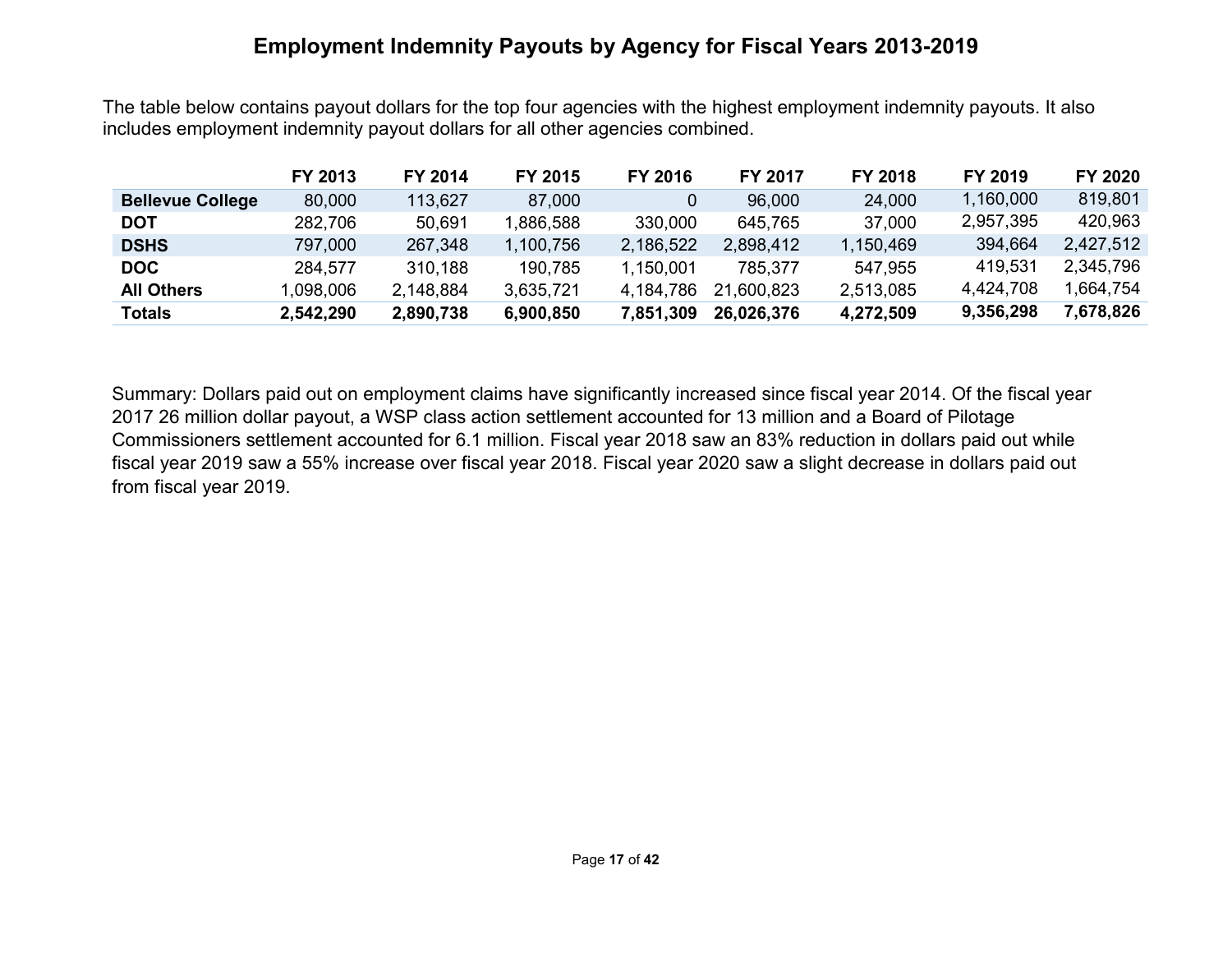#### **Total AGO Defense Costs for Fiscal Year 2013-2020**

| FY 2013 | FY 2014   FY 2015   FY 2016 |  | FY 2017 FY 2018 FY 2019                                                                        | <b>FY 2020</b> |
|---------|-----------------------------|--|------------------------------------------------------------------------------------------------|----------------|
|         |                             |  | 17,708,777  19,830,237  20,454,642  23,211,301  19,355,595  21,973,571  24,611,048  26,626,386 |                |

Summary: AGO defense costs have steadily risen over the last eight years. Total defense costs for fiscal years 2013 through 2020 total 174,567,416 dollars.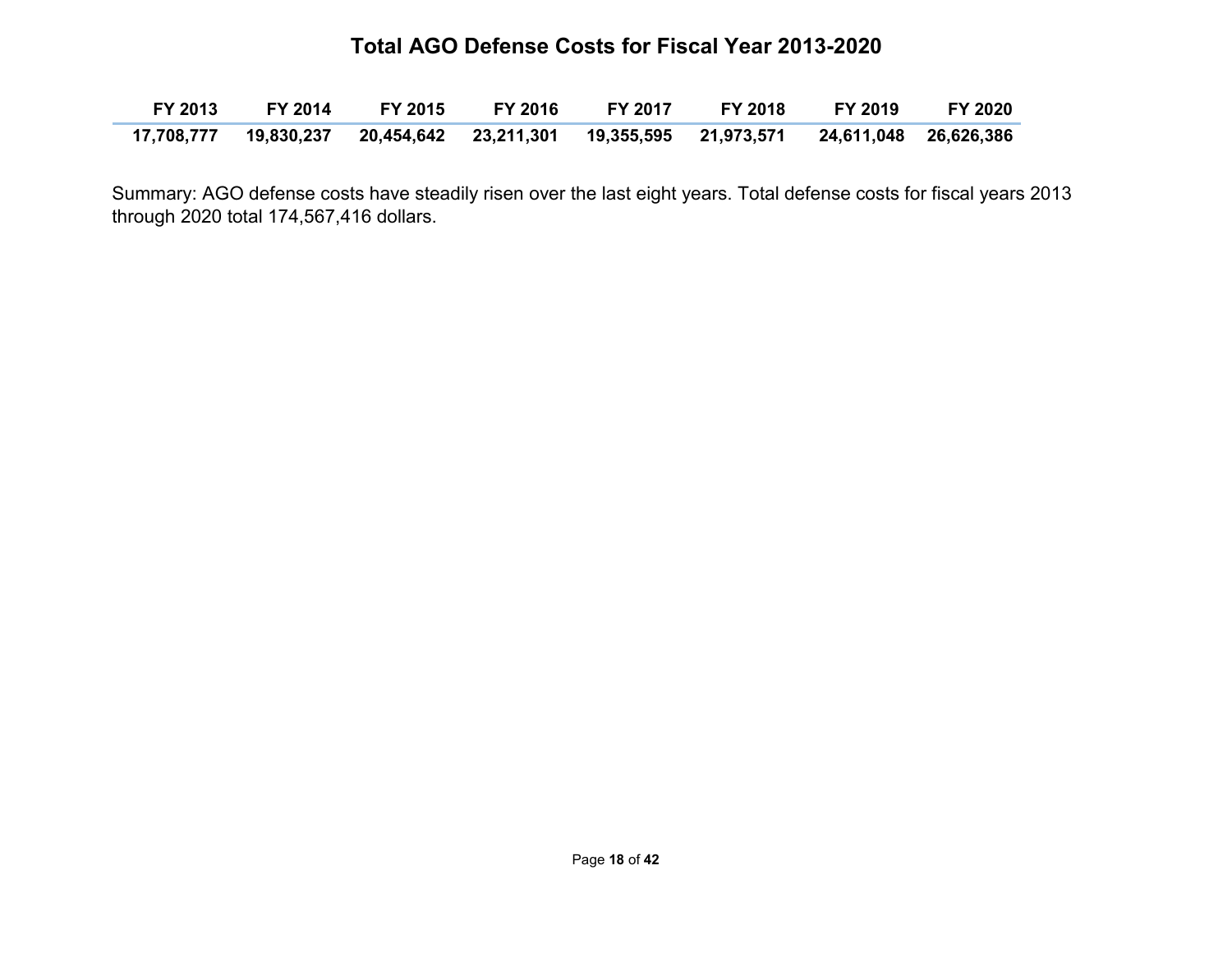## **Fiscal Year 2020 July 1, 2019 – June 30, 2020 Highest Tort Indemnity Payouts**

#### **Washington State Department of Children, Youth and Families Claims and Litigation**

| Claim:                 | 30071095    |
|------------------------|-------------|
| <b>Claimants:</b>      | S.S.        |
|                        | P. S.       |
| Date of Incident:      | 04/01/12    |
| Date Claim Filed:      | 10/10/13    |
| <b>Indemnity Paid:</b> | \$1,187,691 |

Plaintiffs, on behalf of their three minor children, alleged that DCYF knew of, and failed to disclose, their adoptive son's extensive history of sexual abuse and assaultive behavior in previous foster homes. Plaintiffs alleged that their children were sexually assaulted by the adopted son, forcing plaintiffs to move him to a separate residence to keep the other children safe. Plaintiffs claimed physical and emotional injuries, statutory and regulatory violations, punitive damages, negligent training and misrepresentation.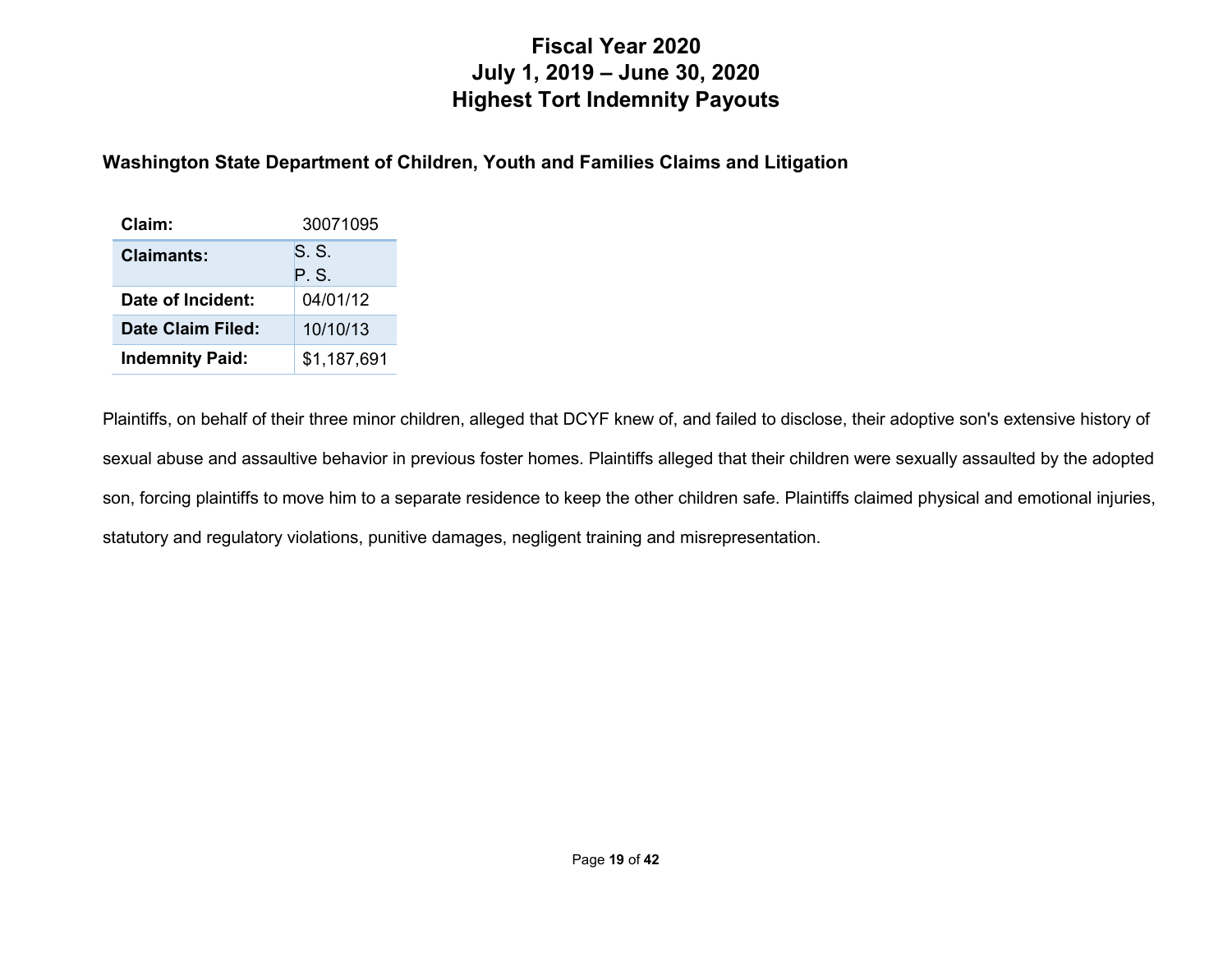| Claim:                   | 30770069, 30072065<br>30770017, 30770091<br>30072082, 30770093<br>30770064, 30770039<br>3071000831, 30770040<br>30770083 |  |
|--------------------------|--------------------------------------------------------------------------------------------------------------------------|--|
| <b>Claimants:</b>        | C. T.<br>D. B.<br>M. S.<br>J. P.<br>P. H.<br>J. P.<br>L. B.<br>M. B.<br>T. S.<br>M. B.<br>C. D                           |  |
| Date of Incident:        | 1980 through 1992                                                                                                        |  |
| <b>Date Claim Filed:</b> | 2018 and 2019                                                                                                            |  |
| <b>Indemnity Paid:</b>   | \$4,500,000                                                                                                              |  |

Plaintiffs were dependent youths who were placed at the Kiwanis Vocational Home in the 1980s and early 1990s. Plaintiffs claimed that DCYF failed to monitor the children placed in the facility despite multiple reports of physical and sexual assaults. Plaintiffs further claimed that, while they were residents of the facility, they suffered serious injury and damages after being sexually assaulted by other residents and by staff members.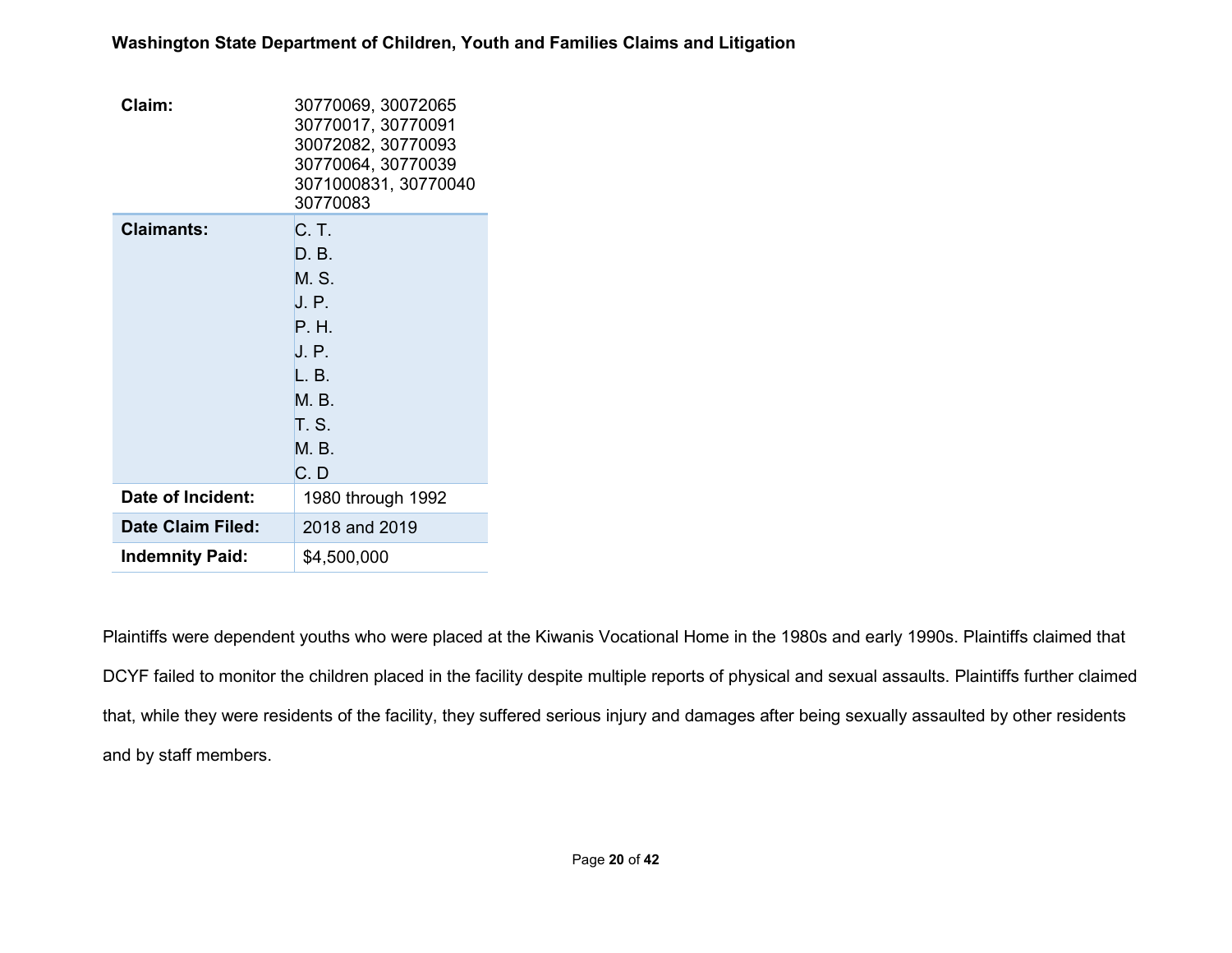| Claim:                 | 30071706     |
|------------------------|--------------|
| Claimants:             | S. C.<br>M C |
| Date of Incident:      | 02/15/15     |
| Date Claim Filed:      | 11/21/16     |
| <b>Indemnity Paid:</b> | \$1,500,000  |

Plaintiffs allege that a foster child, placed in their home, sexually assaulted all three of their biological children. Plaintiffs allege that DCYF failed to inform them of the foster child's history of sexually acting out. Plaintiffs further alleged that, due to DCYF's failure to disclose the foster child's history, they were unable to make an informed decision about the child's placement in their home. Plaintiffs allege physical, emotional and psychological injuries, loss of consortium, financial damages and attorney fees.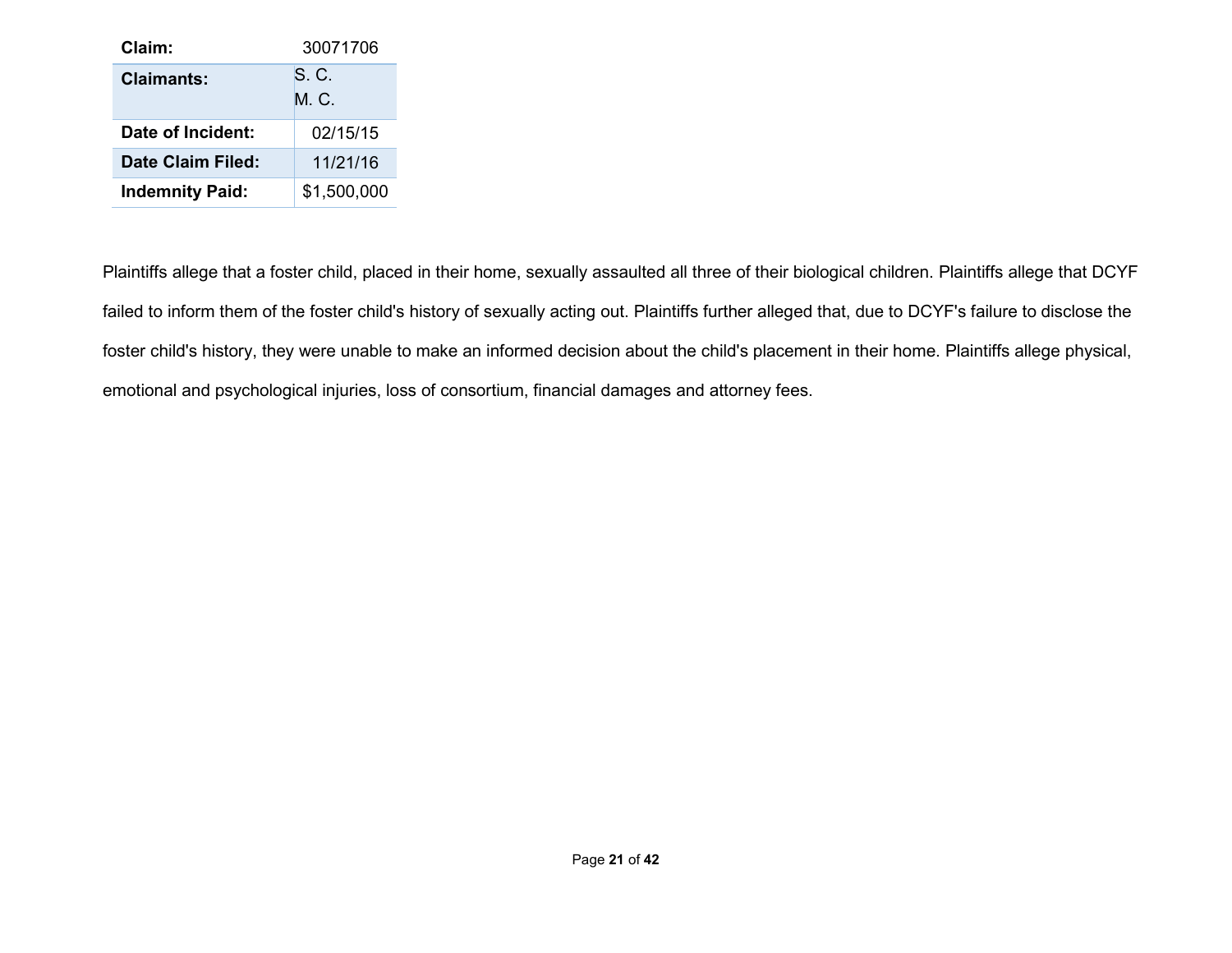| Claim:                 | 30071955    |
|------------------------|-------------|
| <b>Claimant:</b>       | NJ.         |
| Date of Incident:      | 01/29/89    |
| Date Claim Filed:      | 11/15/17    |
| <b>Indemnity Paid:</b> | \$3,250,000 |

Plaintiff alleged that, for 12 years, she was subjected to physical, sexual, and emotional abuse by her biological father. Plaintiff further alleged that DCYF knew that her father was a drug addict, abusive and violent, and an unfit parent, but failed to investigate. Plaintiff claimed damages for physical, emotional, and psychological injuries, loss of enjoyment of life, past and future medical expenses, negligent investigation, wrongful placement, failure to remove and attorney fees.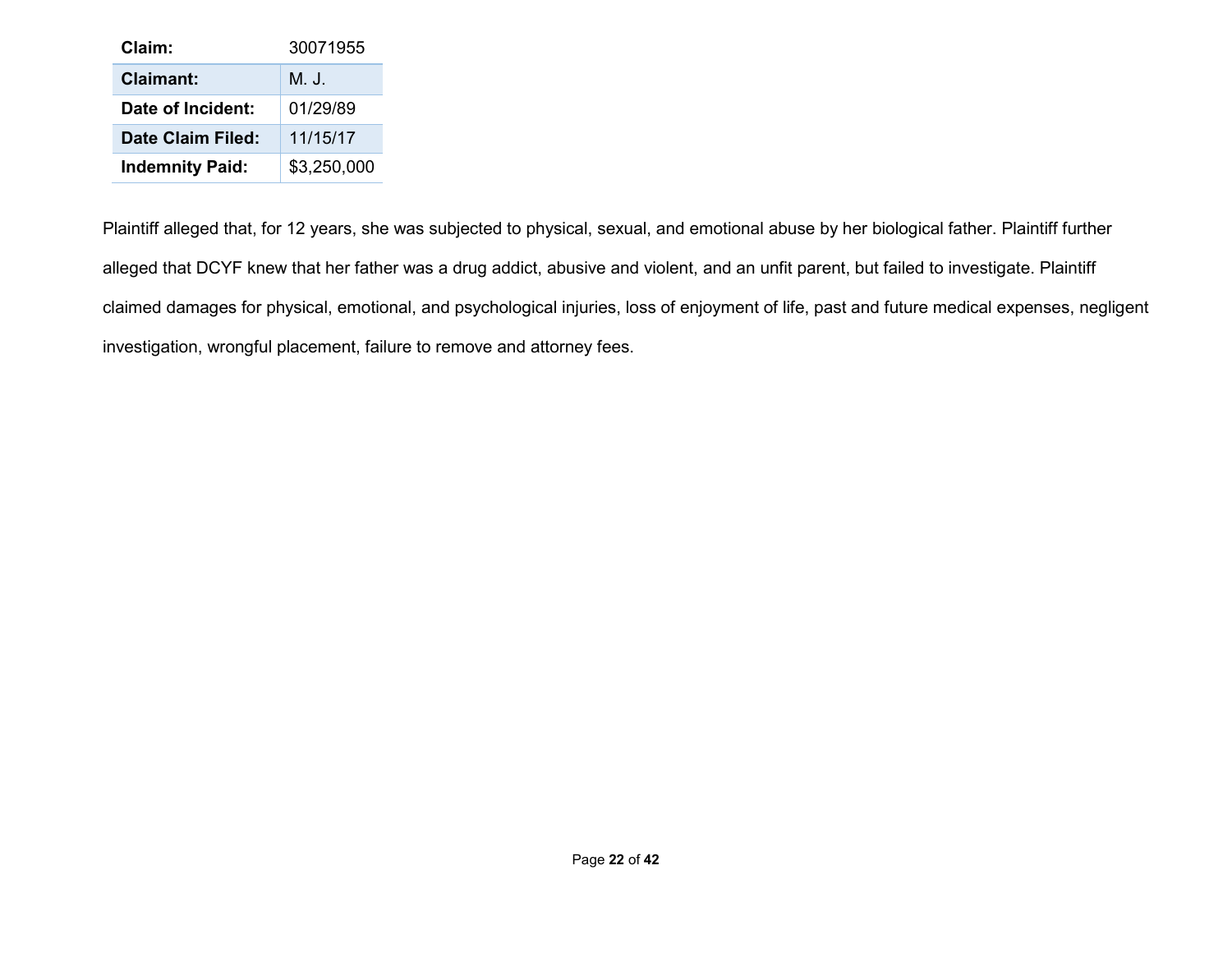| Claim:                 | 30071973       |
|------------------------|----------------|
| <b>Claimants:</b>      | $C_{\cdot}$ G. |
| Date of Incident:      | 01/01/78       |
| Date Claim Filed:      | 12/04/17       |
| <b>Indemnity Paid:</b> | \$1,500,000    |

Plaintiff alleged that, when she was five years old in 1977, DCYF negligently placed her with a foster parent who sexually abused her for five years. Plaintiff claimed severe emotional and physical injuries, negligent investigation and wrongful placement.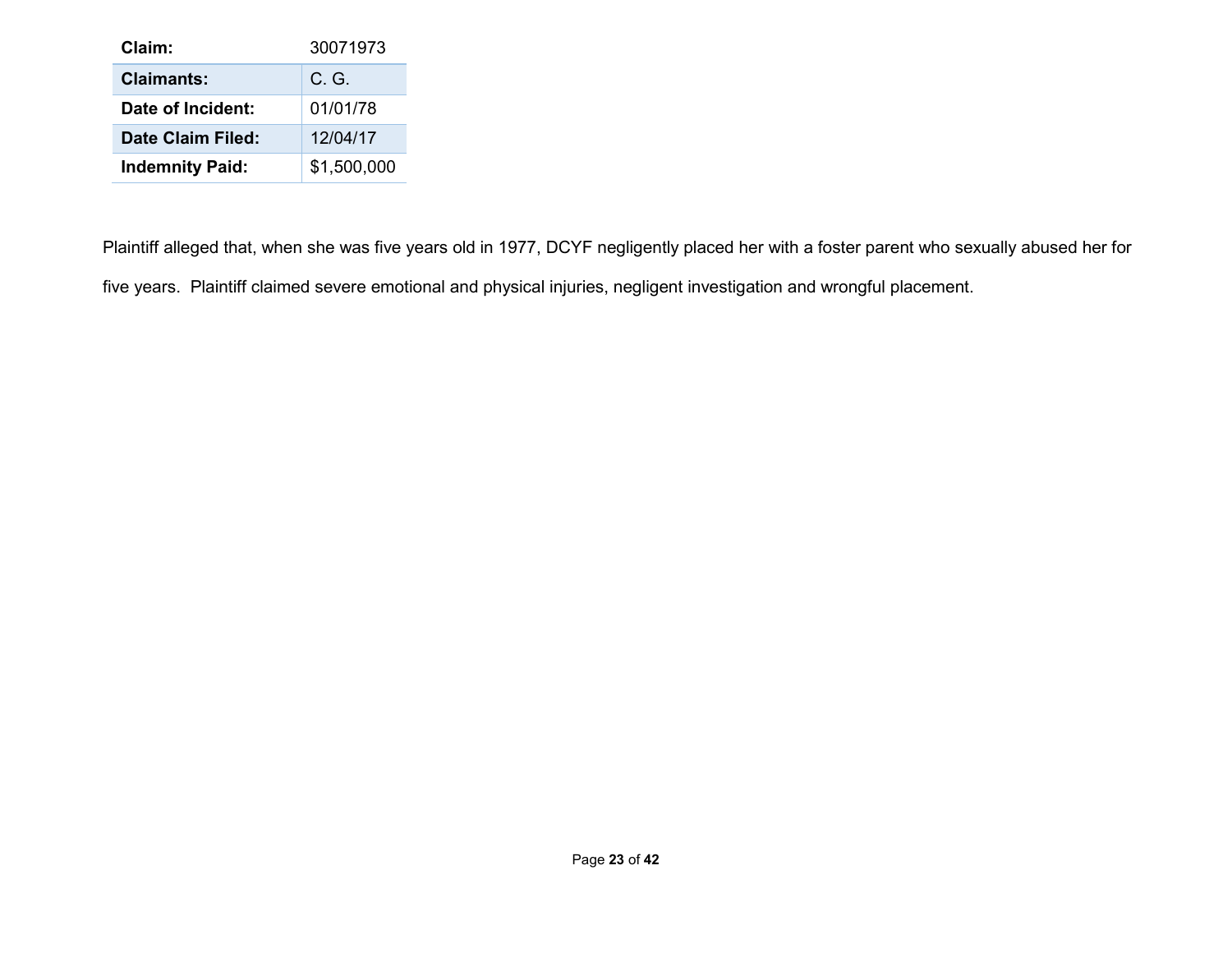| Claim:                 | 30071996    |
|------------------------|-------------|
| Claimant:              | .JS.        |
| Date of Incident:      | 01/01/78    |
| Date Claim Filed:      | 01/09/18    |
| <b>Indemnity Paid:</b> | \$1,500,000 |

Plaintiff alleged that DCYF negligently placed him in a foster home where he was sexually abused for six years. Plaintiff claimed emotional and psychological injuries and financial damages.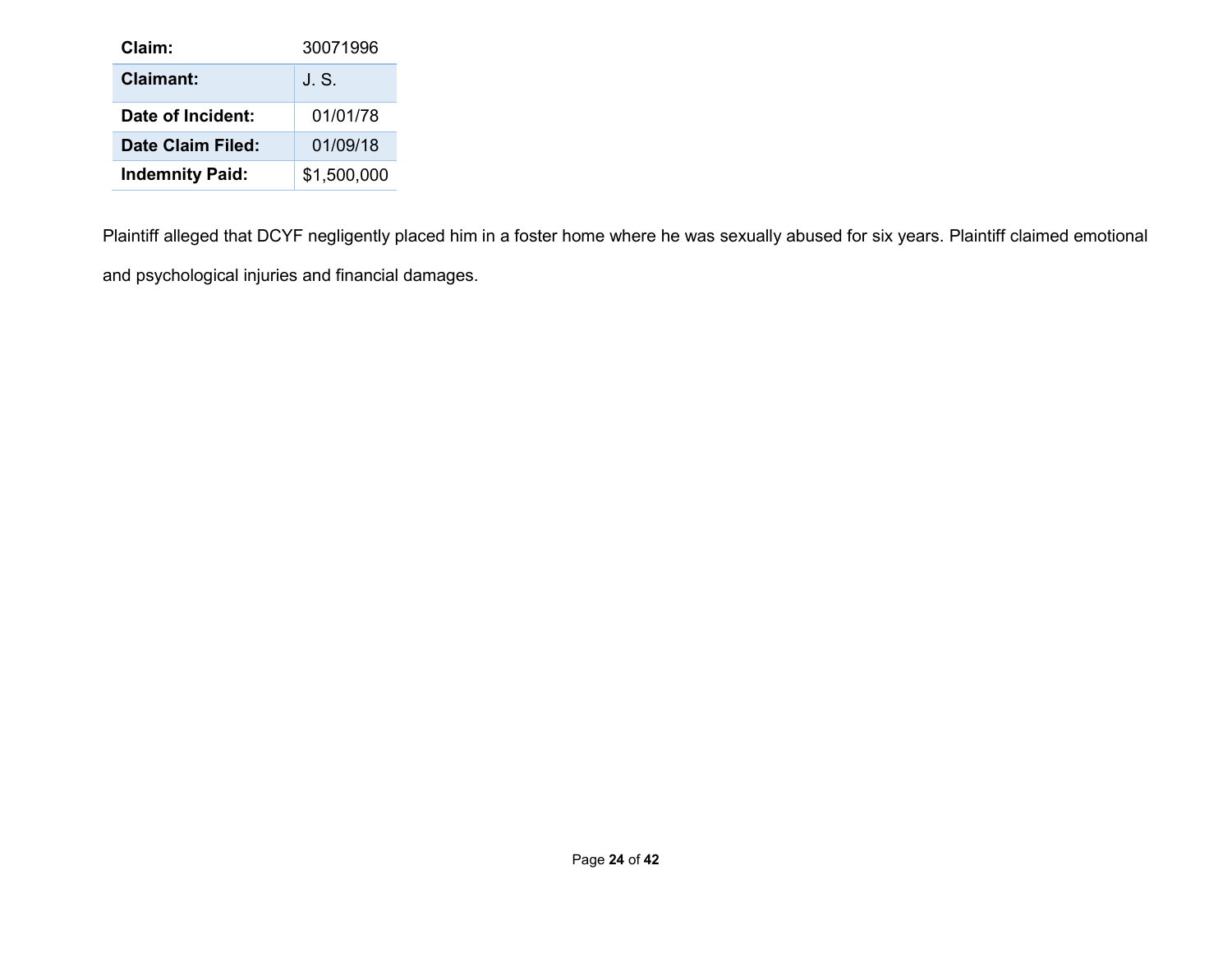| Claim:                 | 30072047    |
|------------------------|-------------|
| <b>Claimant:</b>       | D G.        |
| Date of Incident:      | 04/01/12    |
| Date Claim Filed:      | 03/09/18    |
| <b>Indemnity Paid:</b> | \$4,000,000 |

Plaintiff alleged DCYF negligently placed plaintiff in a foster home where they knew or should have known that another foster child in the home had a known history of troubling behavior. Plaintiff alleges that the other foster child repeatedly sexually and physically abused plaintiff. Plaintiff claimed emotional, psychological and financial damages.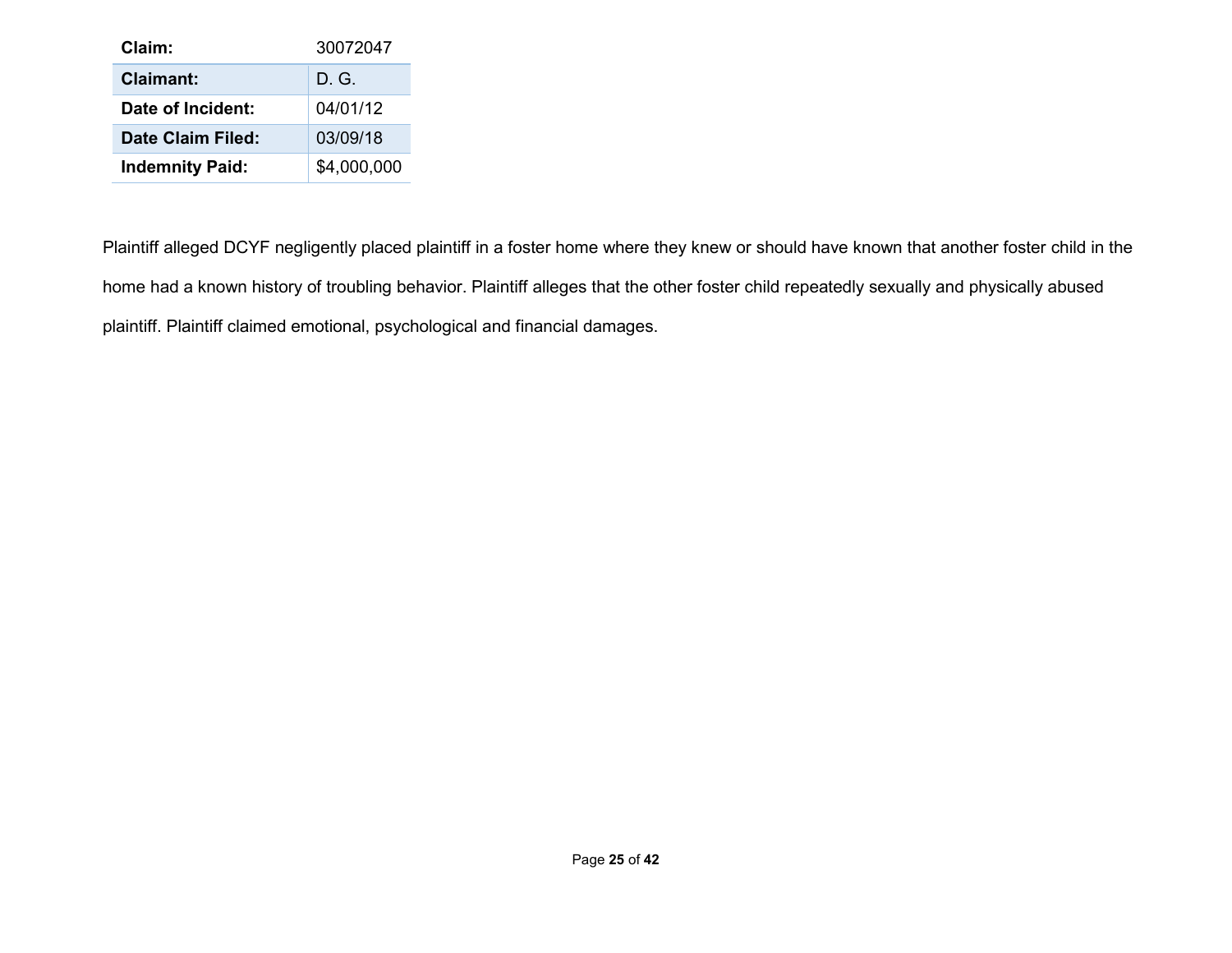| Claim:                 | 30072048     |
|------------------------|--------------|
| Claimants:             | B B<br>J. B. |
| Date of Incident:      | 09/01/07     |
| Date Claim Filed:      | 03/08/18     |
| <b>Indemnity Paid:</b> | \$3,800,000  |

Plaintiffs alleged that DCYF negligently placed them in foster care where they were sexually abused and raped. Plaintiffs alleged DCYF knew or should have known that the foster father had a criminal history of sexually abusing children and negligently investigated plaintiffs' biological father's suspicions that the foster father was sexually abusing his children. Plaintiffs claimed emotional, physical, and psychological injuries and financial damages.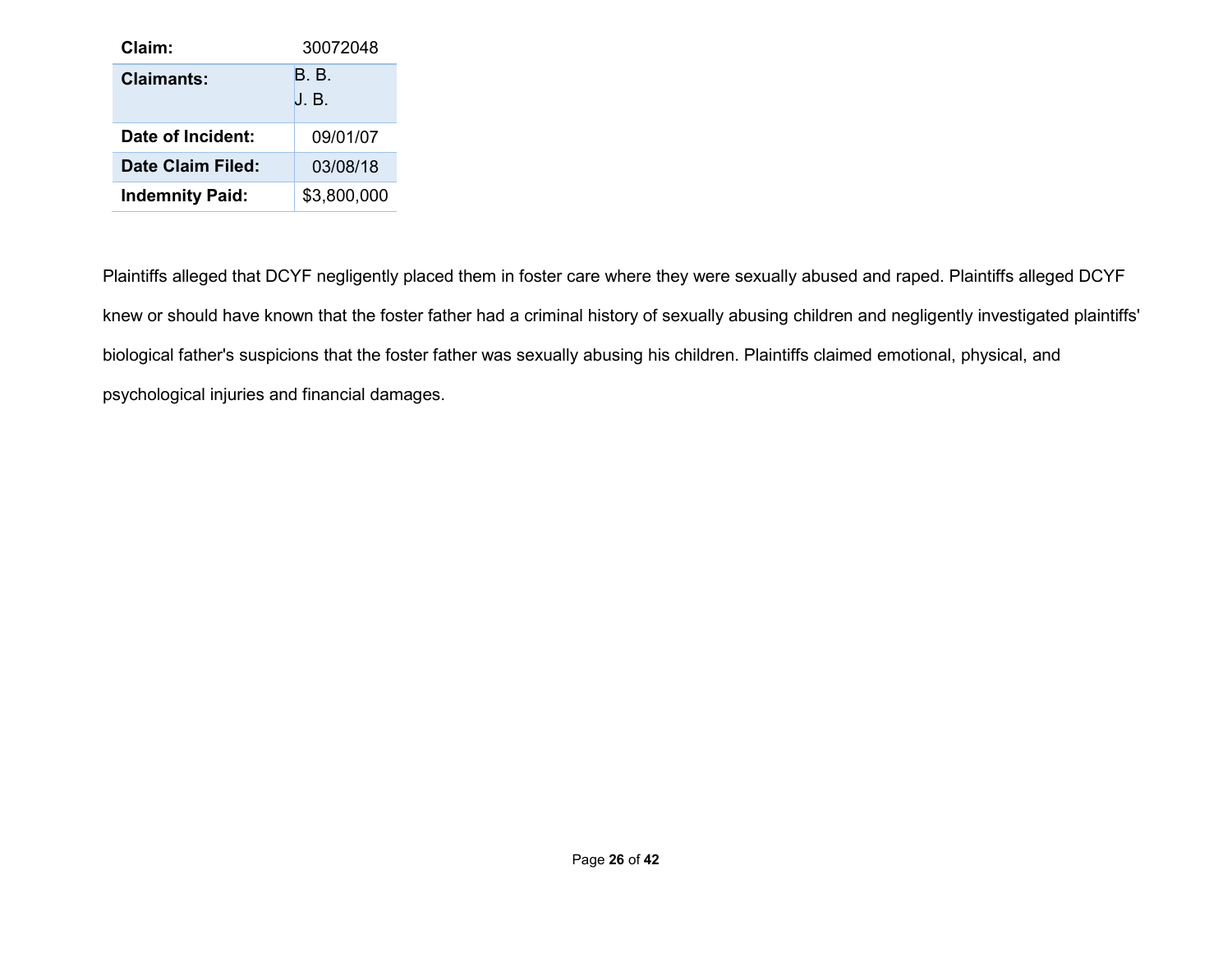| Claim:                 | 30072083                             |
|------------------------|--------------------------------------|
| Claimant:              | $H_{\cdot}$ W.<br>A W<br><b>B.W.</b> |
| Date of Incident:      | 04/09/15                             |
| Date Claim Filed:      | 05/03/18                             |
| <b>Indemnity Paid:</b> | \$7,200,000                          |

Pl Plaintiffs alleged DCYF negligently investigated allegations of abuse and failed to exercise ordinary care in protecting them. Plaintiffs claimed emotional, physical, psychological and financial damages.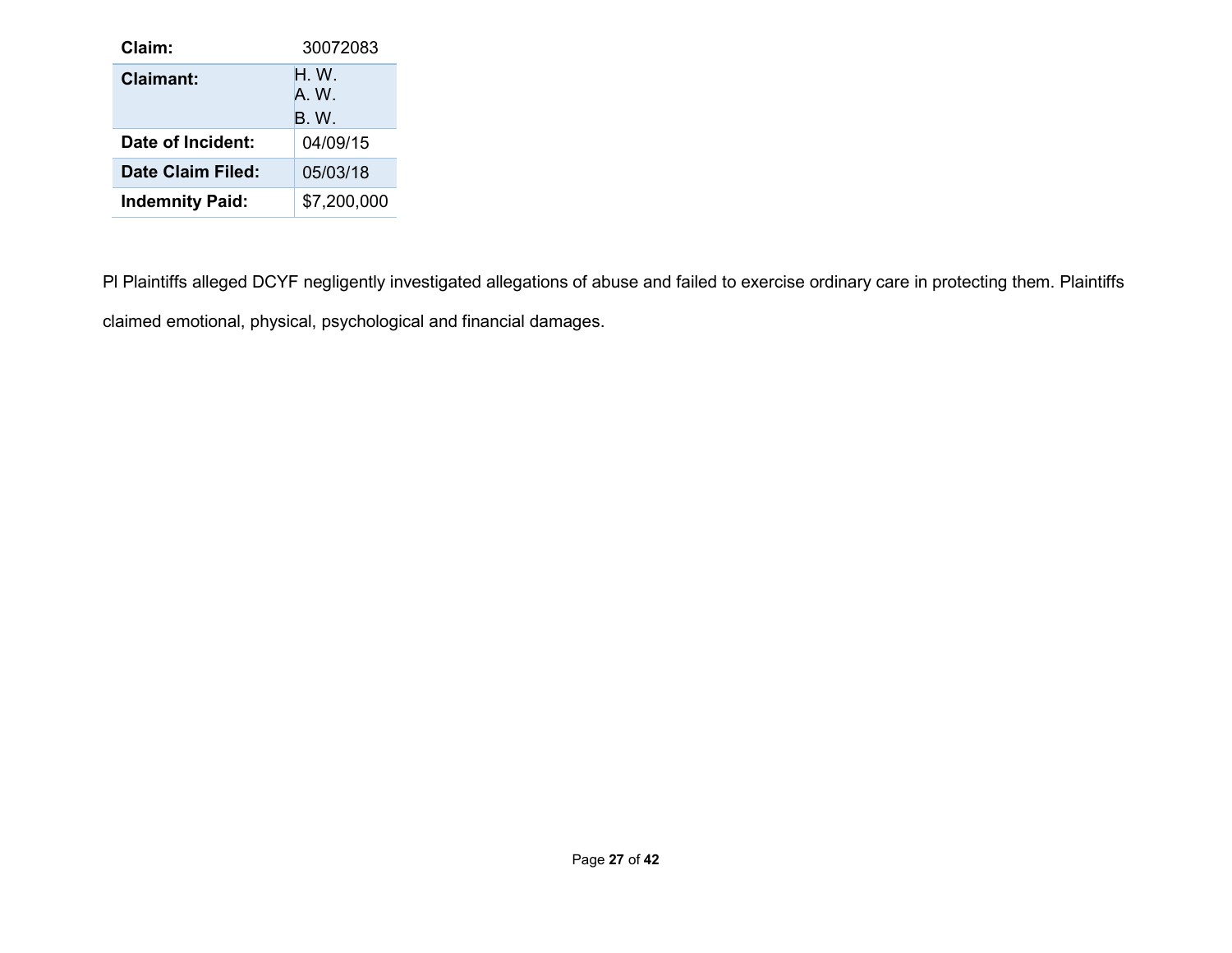| Claim:                 | 30770001    |
|------------------------|-------------|
| Claimant:              | C W         |
| Date of Incident:      | 06/06/13    |
| Date Claim Filed:      | 07/19/18    |
| <b>Indemnity Paid:</b> | \$3,500,000 |

Plaintiff alleged that DCYF negligently placed her in the custody of her biological father, who subjected her to prolonged and continuous sexual abuse and assault. Plaintiff alleged damages arising from physical, emotional and psychological injuries.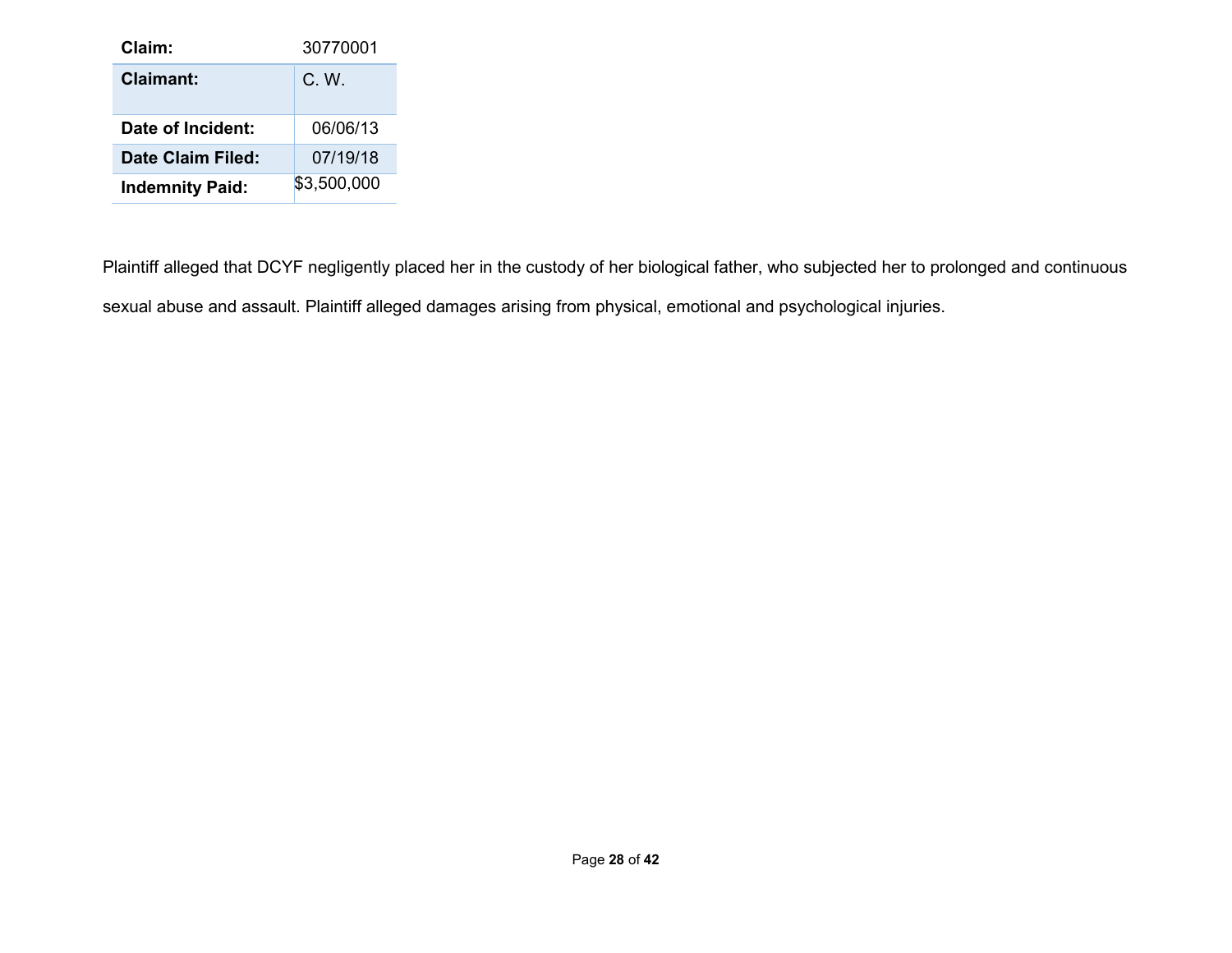| Claim:                 | 30770029    |
|------------------------|-------------|
| <b>Claimants:</b>      | NU.         |
| Date of Incident:      | 01/01/89    |
| Date Claim Filed:      | 09/06/18    |
| <b>Indemnity Paid:</b> | \$1,687,500 |

Plaintiff alleged that DCYF failed to remove him from his biological father's abusive home. Plaintiff further alleged that after his father was placed on community supervision/probation after being found guilty of 4th degree assault of a minor, he continued to abuse plaintiff. Plaintiff claimed emotional, psychological and financial damages.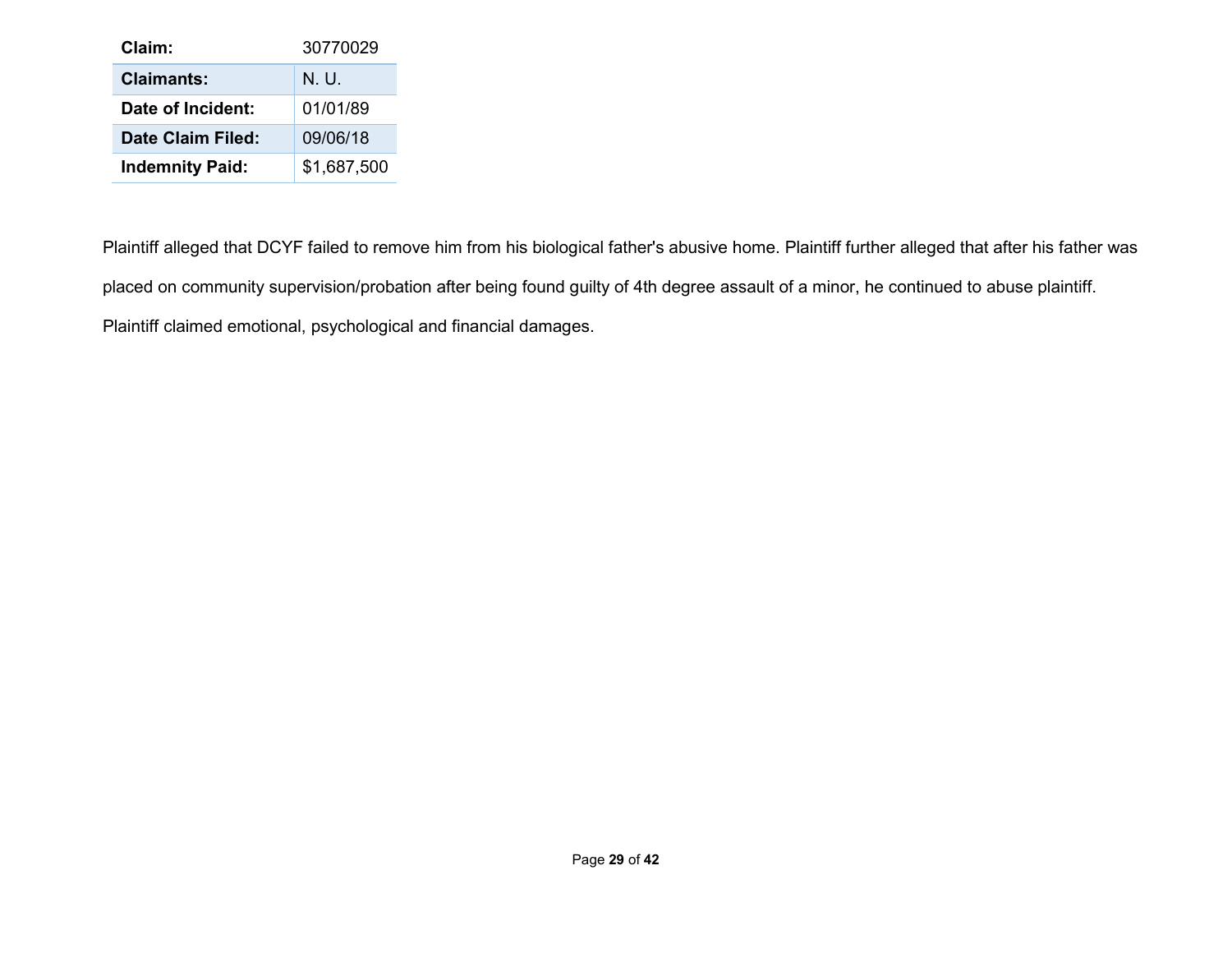| Claim:                 | 30770079    |
|------------------------|-------------|
| Claimant:              | R M         |
|                        | FI.         |
| Date of Incident:      | 08/30/09    |
| Date Claim Filed:      | 01/15/19    |
| <b>Indemnity Paid:</b> | \$3,500,000 |

Plaintiffs alleged DCYF failed to investigate dozens of reports of abuse and neglect directed toward them by their mother resulting in severe physical, psychological and sexual abuse. Plaintiffs claimed physical, emotional, psychological and financial damages.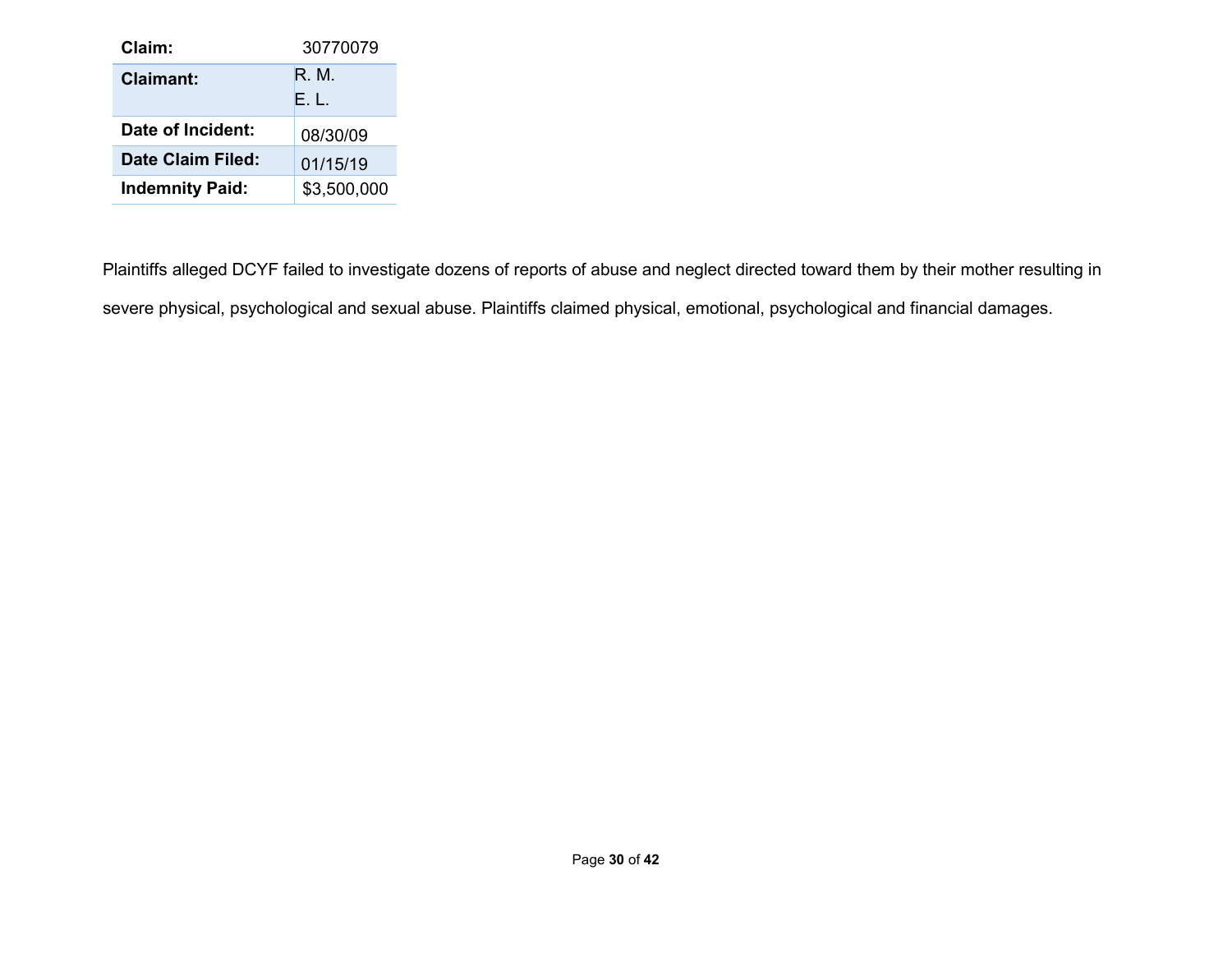| Claim:                 | 30770098    |
|------------------------|-------------|
| <b>Claimants:</b>      | IB.         |
|                        | WC.         |
| Date of Incident:      | 10/28/81    |
| Date Claim Filed:      | 03/19/19    |
| <b>Indemnity Paid:</b> | \$2,000,000 |

Plaintiffs allege DCYF negligently placed them into a foster home where, for years, they were sexually, physically and emotionally abused. Plaintiffs alleged DCYF failed to properly train staff, monitor the home and investigate reported incidents. Plaintiffs claimed emotional, physical, and psychological injuries and financial damages.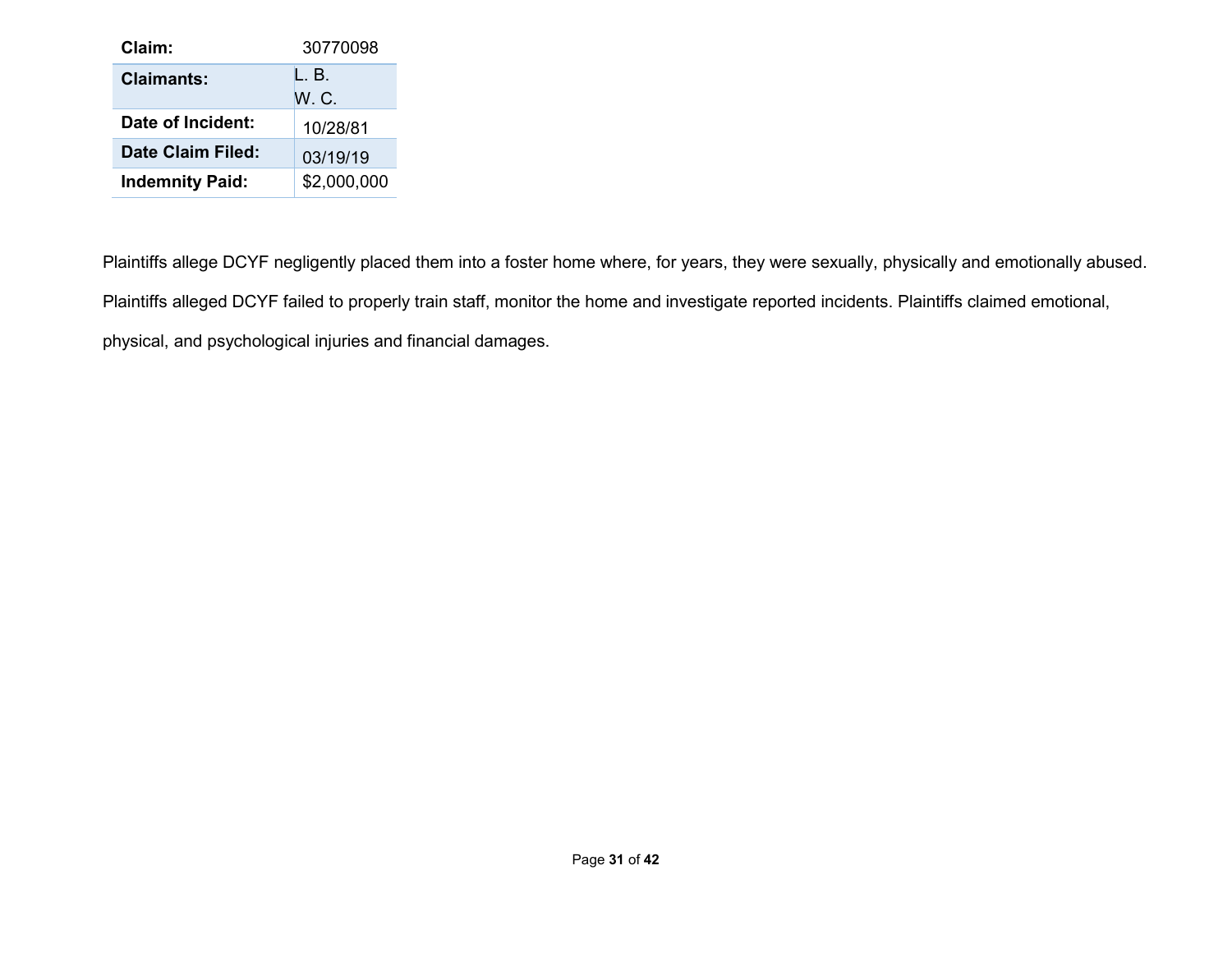| Claim:                 | 3071000108                                |
|------------------------|-------------------------------------------|
| Claimants:             | K. T.<br>J. T.<br>C. T.<br>C. T.<br>R. L. |
| Date of Incident:      | 04/19/96                                  |
| Date Claim Filed:      | 07/22/19                                  |
| <b>Indemnity Paid:</b> | \$11,000,000                              |

Five plaintiffs alleged they were subjected to physical, sexual and emotional abuse by their biological parents. The plaintiffs claimed that DCYF failed to properly investigate referrals and properly assess prior evidence of abuse and neglect. Plaintiffs claimed damages for physical, sexual and emotional abuse as well as financial damages.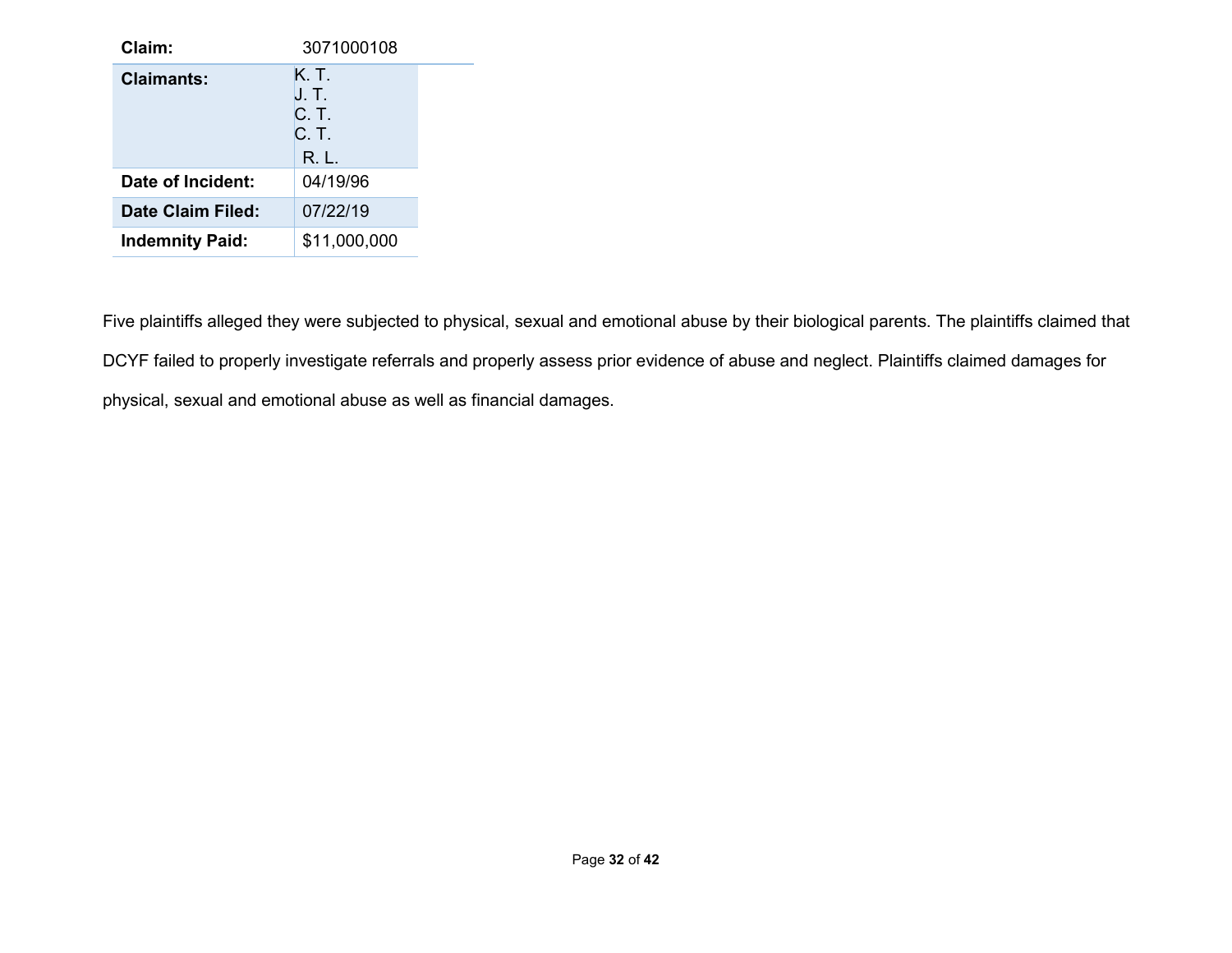#### **Washington State Department of Natural Resources Claims and Litigation**

| Claim:                 | 49070712            |
|------------------------|---------------------|
| <b>Claimant:</b>       | Ripley, Christopher |
| Date of Incident:      | 08/30/17            |
| Date Claim Filed:      | 02/16/18            |
| <b>Indemnity Paid:</b> | \$5,000,000         |

Plaintiff was a motorcyclist traveling on State Route 58 near Pleasant Hill Oregon. An employee of the Washington Department of Natural Resources, working in Oregon, pulled out in front of the plaintiff's vehicle causing an accident. Plaintiff sought recovery for severe injuries suffered in the accident.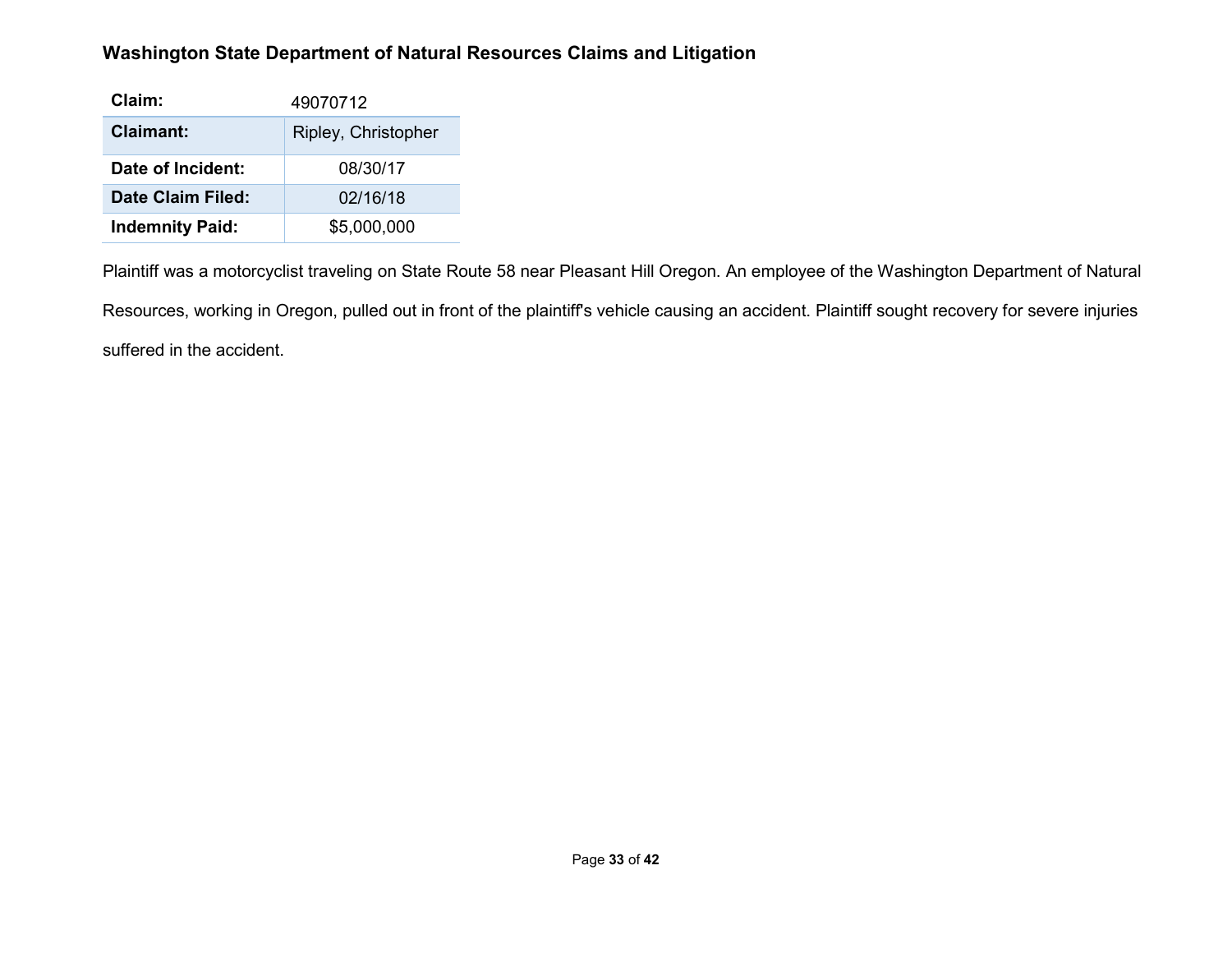#### **Washington State Department of Social and Health Services Claims and Litigation**

| Claim:                 | 30052265        |
|------------------------|-----------------|
| <b>Claimant:</b>       | Smith, Kathleen |
| Date of Incident:      | 03/21/06        |
| Date Claim Filed:      | 03/18/09        |
| <b>Indemnity Paid:</b> | \$2,250,000     |

Plaintiff was a resident of Lakeland Village Residential Habilitation Center—a DSHS facility for developmentally disabled adults in Spokane County. Ms. Smith drowned in a bathtub while under the supervision of facility staff. Her estate claimed damages for wrongful death due to negligent supervision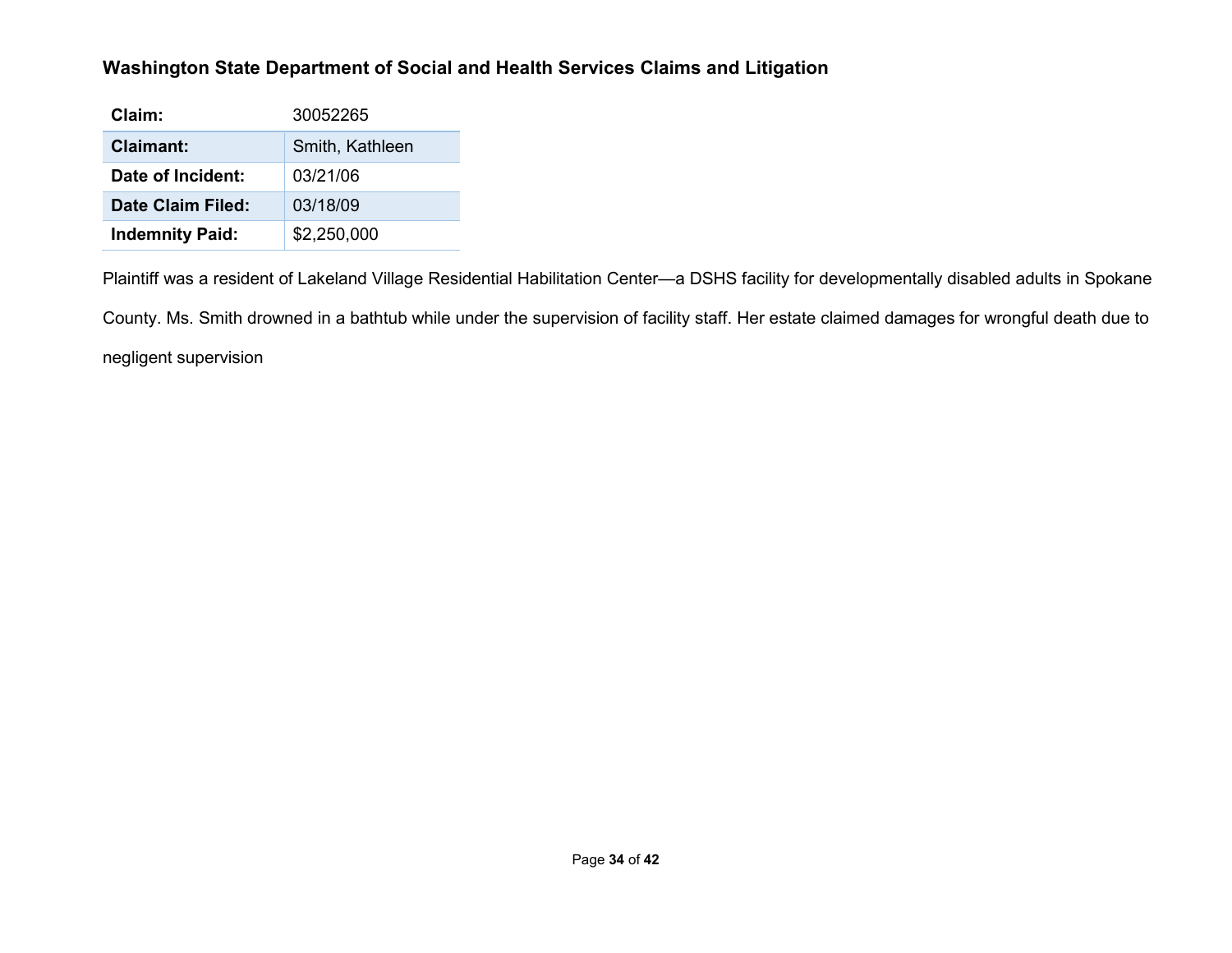| Claim:                 | 30071685          |
|------------------------|-------------------|
| Claimant:              | McDermond, Joseph |
| Date of Incident:      | 03/25/16          |
| Date Claim Filed:      | 10/18/16          |
| <b>Indemnity Paid:</b> | \$4,255,000       |

Plaintiff is a wheelchair-bound, developmentally disabled resident of a state facility who fell off of a dock into a lake while on a supervised recreational outing. Plaintiff claimed damages for injuries suffered in the incident.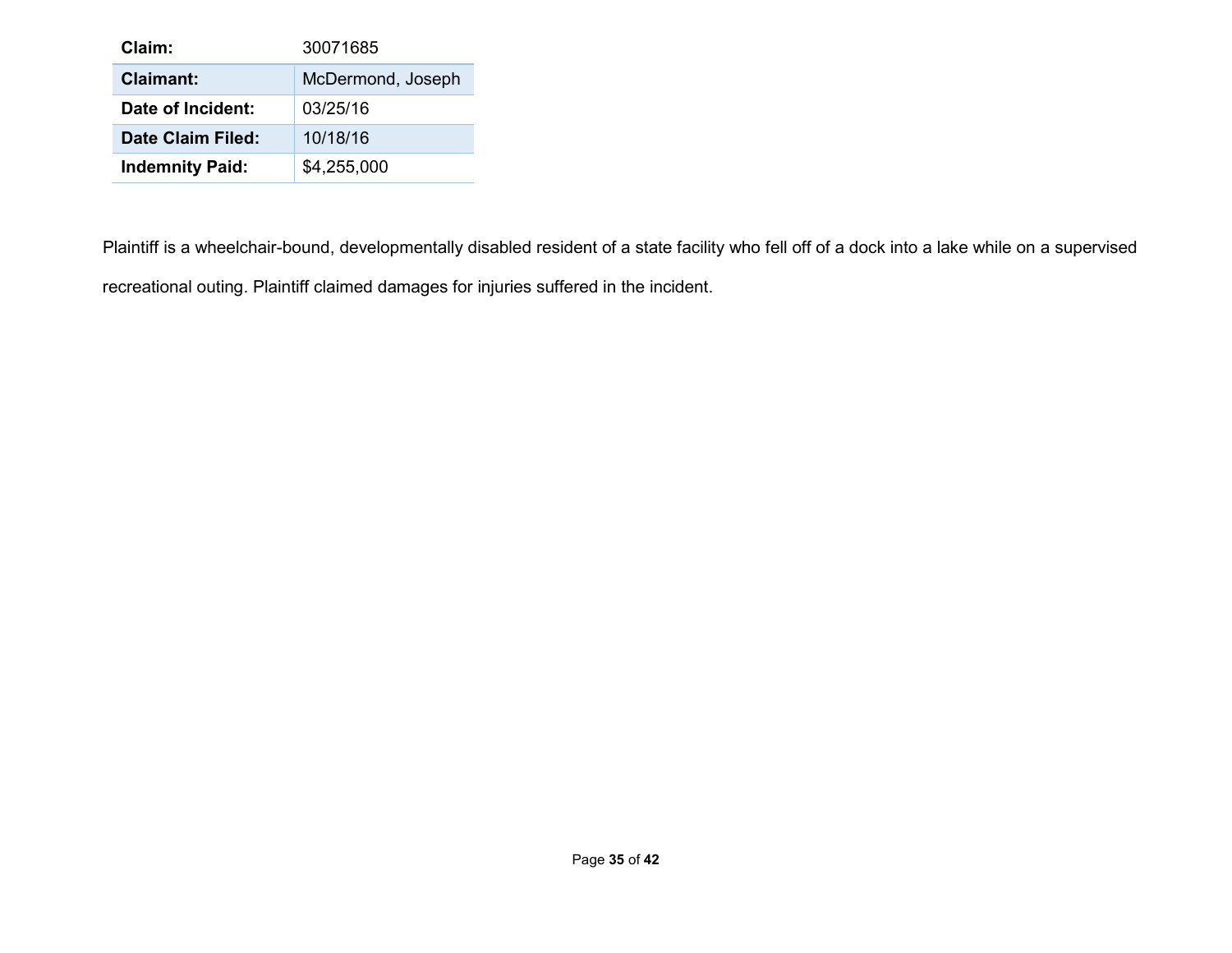#### **Washington State Department of Transportation Claims and Litigation**

| Claim:                 | 40578917       |
|------------------------|----------------|
| <b>Claimant:</b>       | Moniz, Emelita |
| Date of Incident:      | 09/26/16       |
| Date Claim Filed:      | 08/17/17       |
| <b>Indemnity Paid:</b> | \$1,596,874    |

Plaintiff, a Washington State Ferries employee, alleged she was descending a stairway on the ferry Hyak when her heel missed a step causing her to fall and fracture her right femur and injure her right knee. Plaintiff alleged she fell because of poor lighting and also because the stairway treads were too narrow. Plaintiff claimed psychological and physical injuries, wage loss and financial damages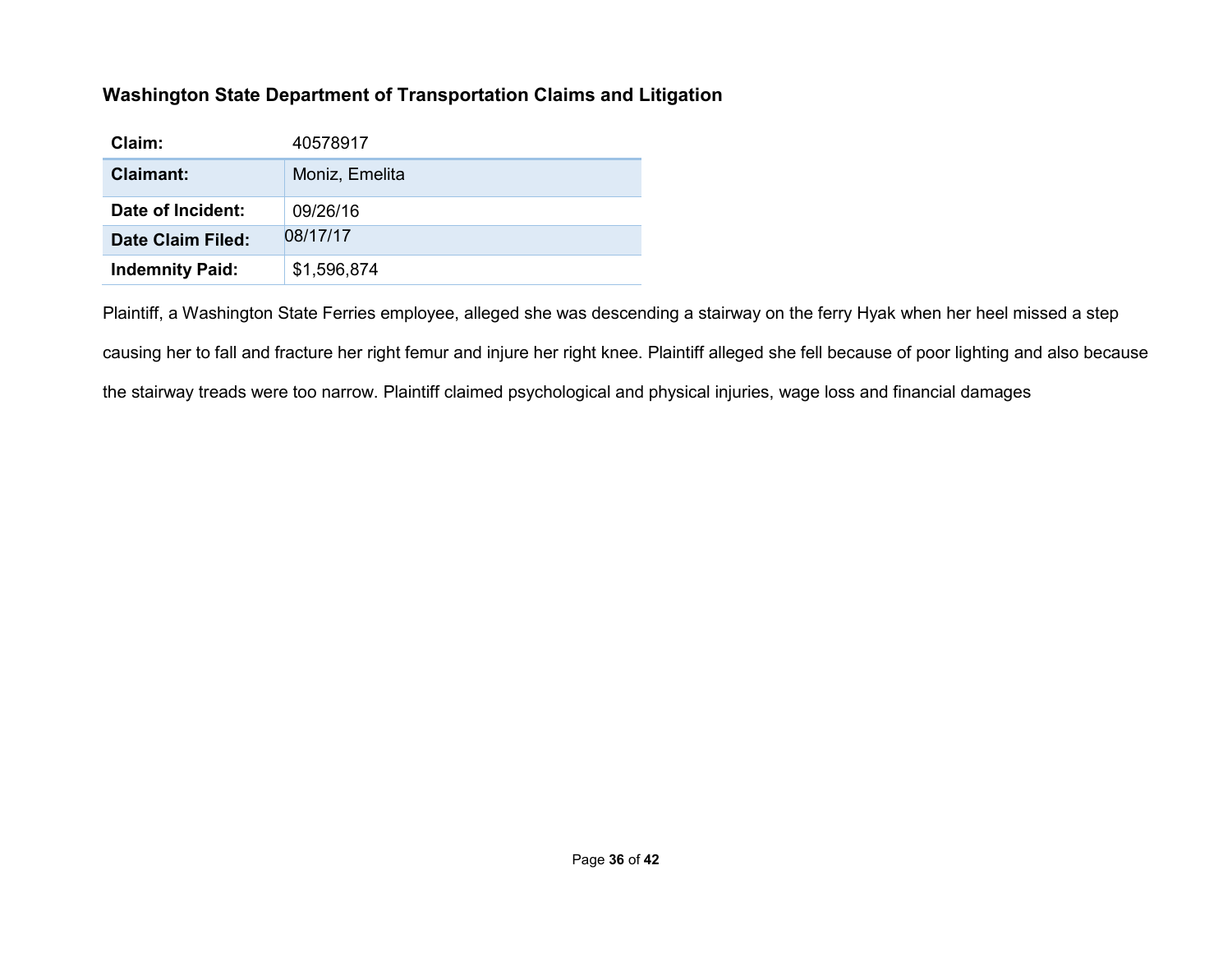| Claim:                   | 40579132             |
|--------------------------|----------------------|
| <b>Claimants:</b>        | Sharkey, Christopher |
| Date of Incident:        | 09/20/16             |
| <b>Date Claim Filed:</b> | 10/30/17             |
| <b>Indemnity Paid:</b>   | \$17,500,000         |

Plaintiff was rear-ended by the driver of a large truck traveling behind plaintiff in the far left lane on northbound I-5 near the Mercer Street exit, when traffic came to an abrupt stop. Plaintiff alleged the Department of Transportation should have posted advance warning signs in the Mercer Street exit area. Plaintiff claimed catastrophic injuries, emotional trauma, medical expenses, wage loss, property damage and loss of consortium.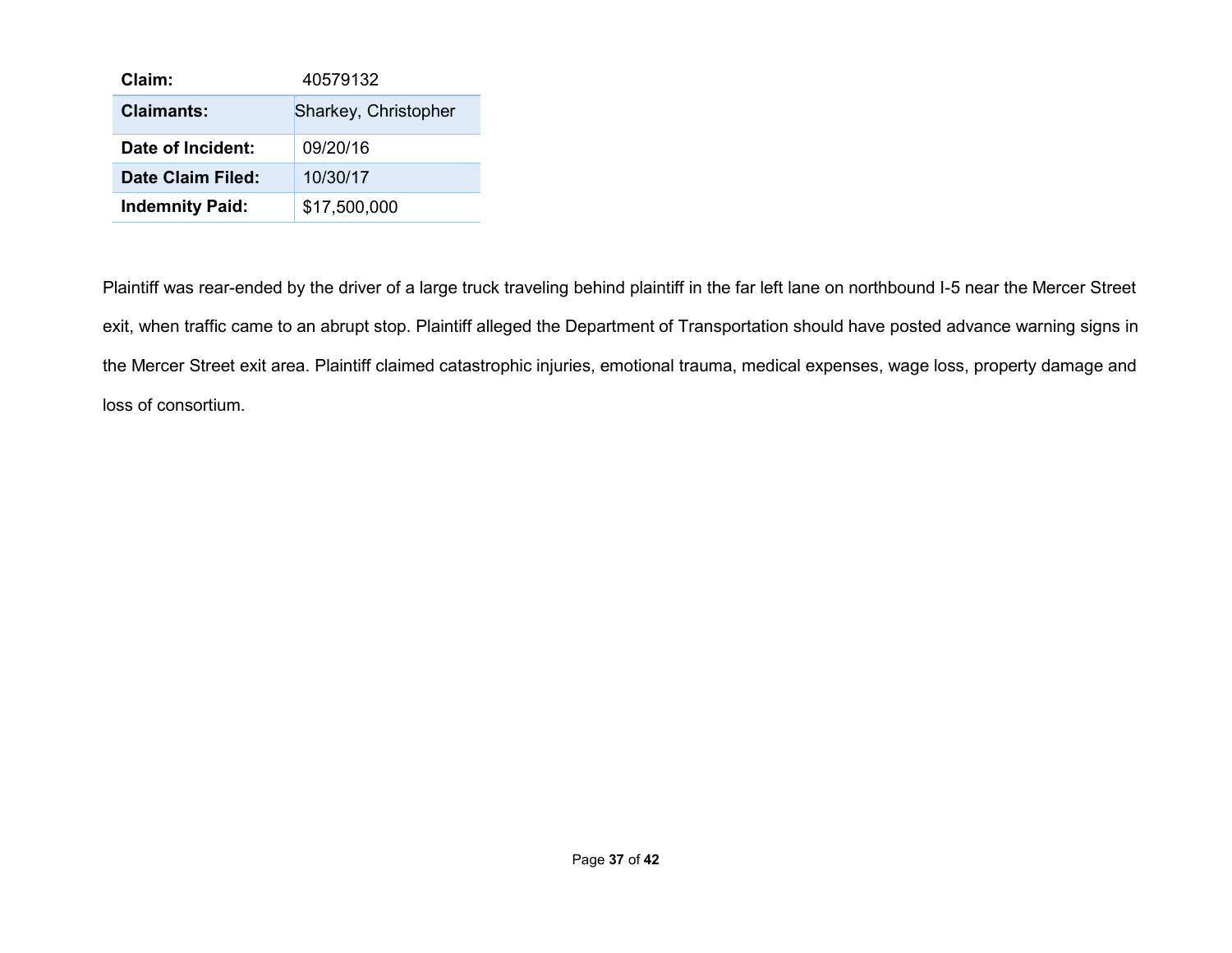| Claim:                 | 40580278       |
|------------------------|----------------|
| <b>Claimants:</b>      | Dunham, Pamela |
| Date of Incident:      | 02/05/18       |
| Date Claim Filed:      | 01/07/19       |
| <b>Indemnity Paid:</b> | \$5,300,000    |

.

Plaintiff alleged that the Department of Transportation failed to provide a reasonably safe, properly-functioning intersection and traffic signal system, causing a rear end collision that severely injured her. Plaintiff claimed physical, emotional and financial damages.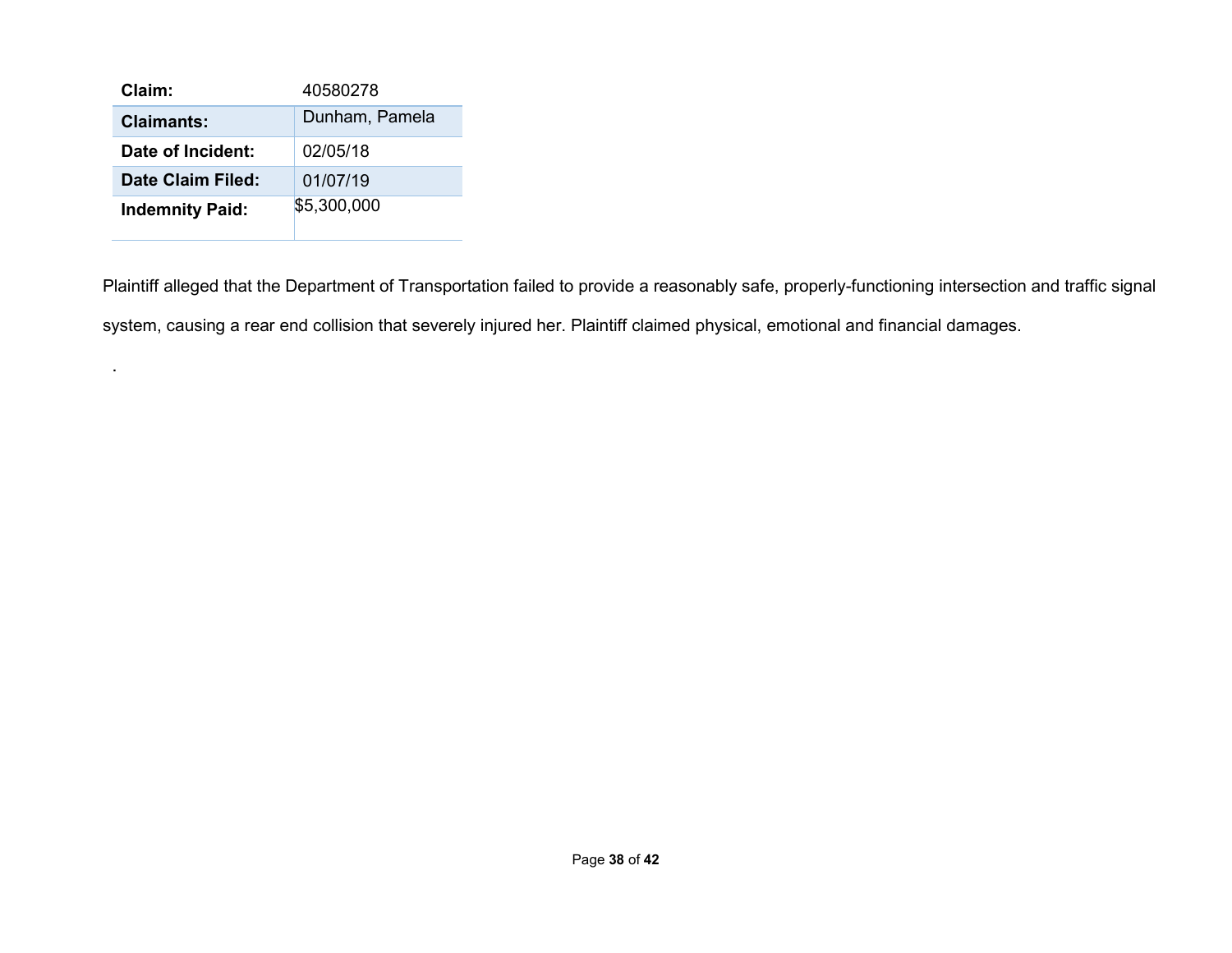#### **Washington State University Claims and Litigation**

| Claim:                 | 36570322                                        |
|------------------------|-------------------------------------------------|
| Claimants:             | Armon, Sarah J on behalf<br>of 33,303 claimants |
| Date of Incident:      | 06/09/17                                        |
| Date Claim Filed:      | 07/06/17                                        |
| <b>Indemnity Paid:</b> | \$1,488,644                                     |

Plaintiffs alleged that, after a Washington State University hard drive containing their personal information was stolen, they were subjected

to identify theft.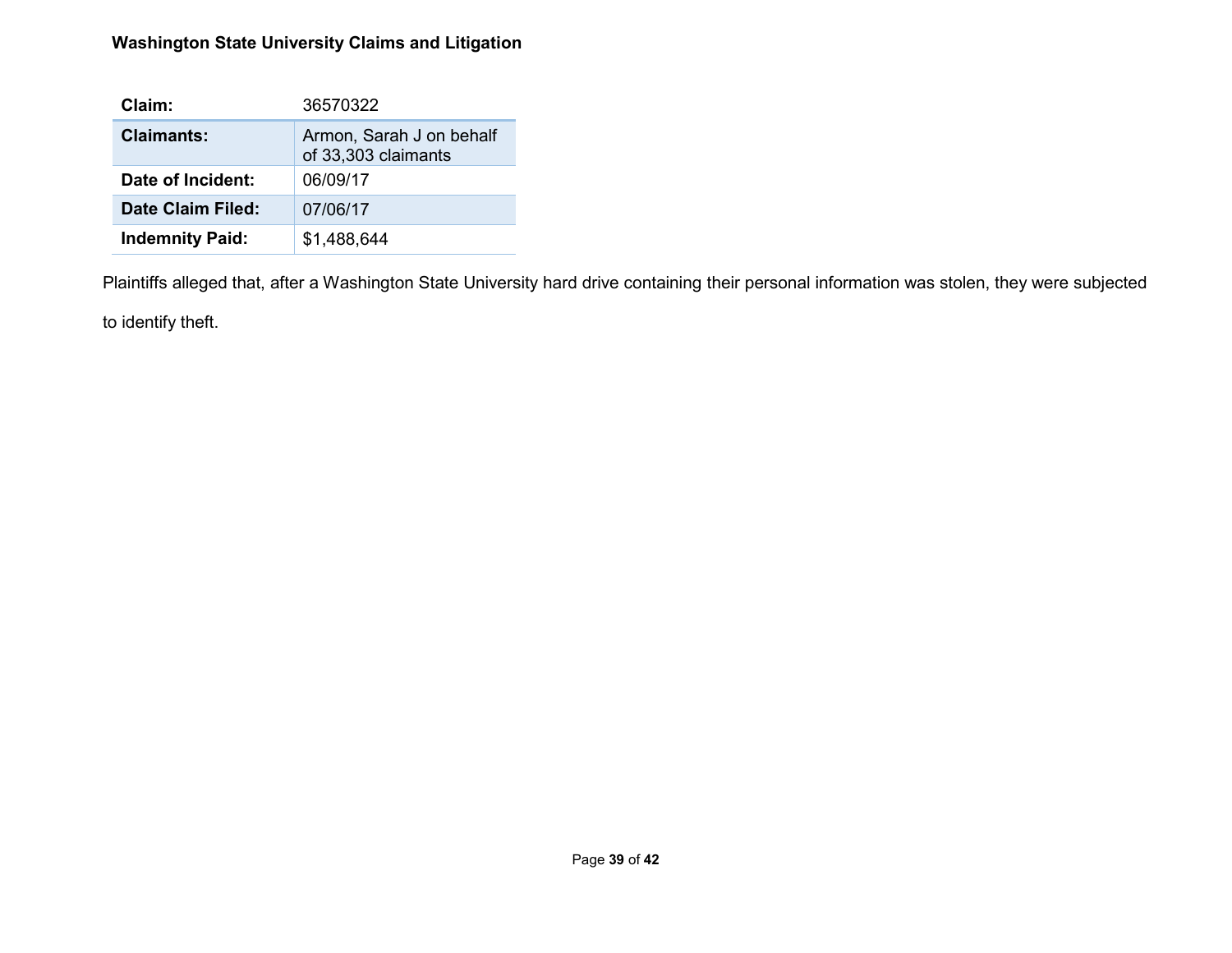#### **Washington State Department of Corrections and Department of Children, Youth and Families Claims and Litigation**

| Claim:                 | 31086528  |
|------------------------|-----------|
| <b>Claimants:</b>      | NU        |
| Date of Incident:      | 01/01/89  |
| Date Claim Filed:      | 09/06/18  |
| <b>Indemnity Paid:</b> | \$187,500 |

Plaintiff alleged that DCYF failed to remove him from his biological father's abusive home. Plaintiff further alleged that after his father was placed on community supervision/probation after being found guilty of 4th degree assault of a minor, DOC was negligent and his father continued to abuse plaintiff. Plaintiff claimed emotional, psychological and financial damages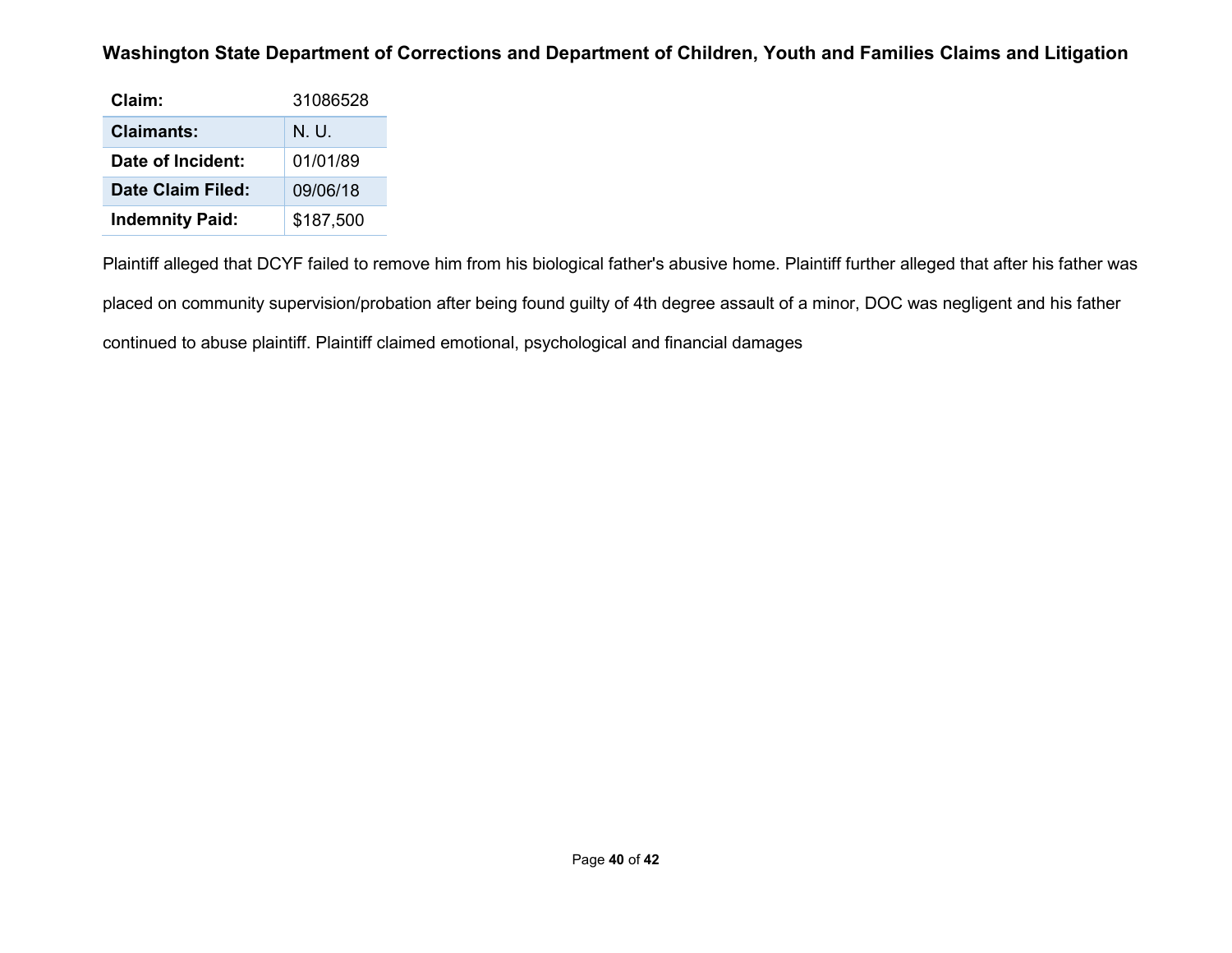#### **Washington State Department of Corrections Claims and Litigation**

| Claim:                 | 31084196    |
|------------------------|-------------|
| Claimants:             | K P         |
| Date of Incident:      | 01/01/00    |
| Date Claim Filed:      | 08/05/16    |
| <b>Indemnity Paid:</b> | \$1,500,000 |

Plaintiff, a Corrections Officer 2 at Stafford Creek Corrections Center, alleged she had been subjected to gender discrimination, sexual innuendo and misconduct, and sexist remarks, gestures, and overtures in her workplace. Plaintiff further alleged that DOC failed to take prompt remedial action to correct the behavior and that she was been retaliated against for filing reports of violations, infractions, and gender discrimination and harassment. Plaintiff claimed emotional and psychological injuries and financial damages.